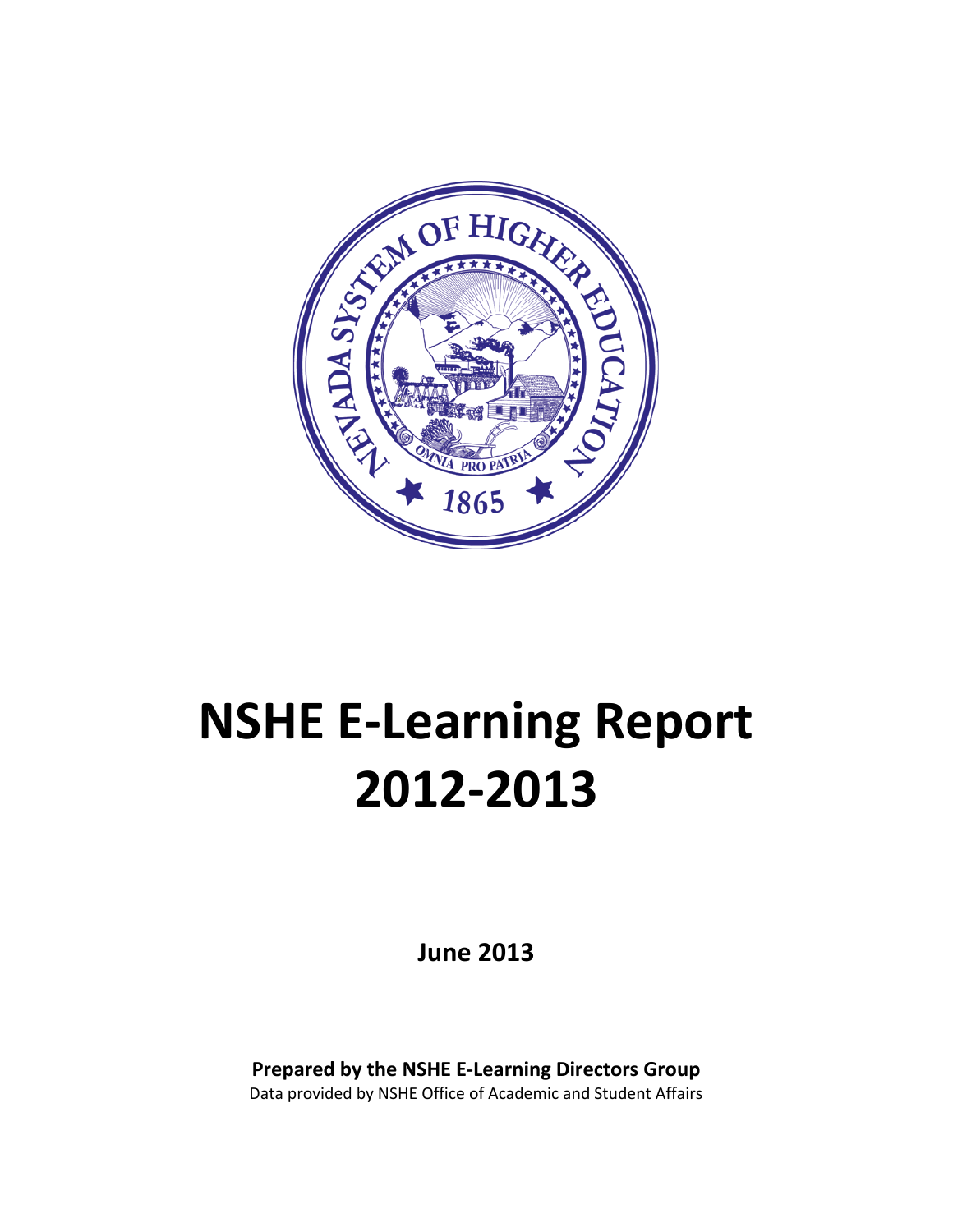# **Board of Regents**

### **Dr. Jason Geddes, Chairman**

### **Mr. Kevin J. Page, Vice Chairman**

| Dr. Andrea Anderson    | Mr. Kevin C. Melcher    |
|------------------------|-------------------------|
| Mr. Robert J. Blakely  | Dr. Jack Lund Schofield |
| Mr. Cedric Crear       | Ms. Allison Stephens    |
| Dr. Mark W. Doubrava   | Mr. Rick Trachok        |
| Mr. Ron Knecht         | Mr. Michael Wixom       |
| Mr. James Dean Leavitt |                         |

Scott Wasserman, Chief Executive Officer and Special Counsel to the Board of Regents

# **Officers of the Nevada System of Higher Education**

### **Mr. Daniel Klaich, Chancellor**

| Dr. Mark A. Curtis, President |  |
|-------------------------------|--|
| <b>Great Basin College</b>    |  |

Western Nevada College Nevada State College

Dr. Michael Richards, President Dr. Maria Sheehan, President

Dr. Neal Smatresk, President New York Stephen Wells, President University of Nevada, Las Vegas **Desert Research Institute** 

Dr. Marc Johnson, President University of Nevada, Reno

Dr. Carol Lucey, President Mr. Bart Patterson, President

College of Southern Nevada Truckee Meadows Community College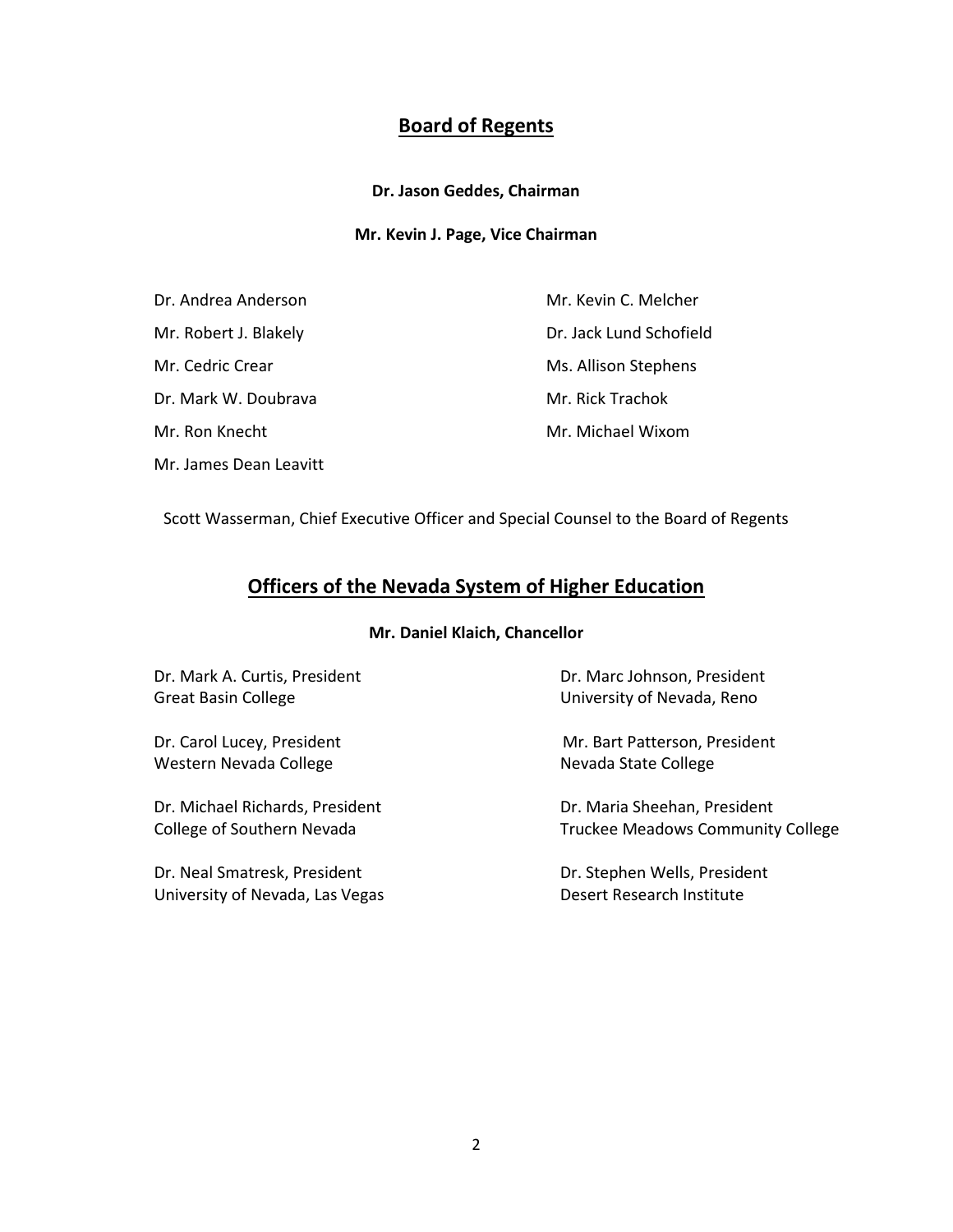### **Acknowledgements**

Numerous individuals contributed information for this report. NSHE E-Learning Directors prepared this report based on data from the NSHE taxonomy file. The E-Learning Directors from each institution are:

| College of Southern Nevada                        |  |  |
|---------------------------------------------------|--|--|
| (Chair of the Distance Education Directors group) |  |  |
| University of Nevada, Las Vegas                   |  |  |
| <b>Great Basin College</b>                        |  |  |
| <b>Truckee Meadows Community College</b>          |  |  |
| Nevada State College                              |  |  |
| University of Nevada, Reno                        |  |  |
| Western Nevada College                            |  |  |
|                                                   |  |  |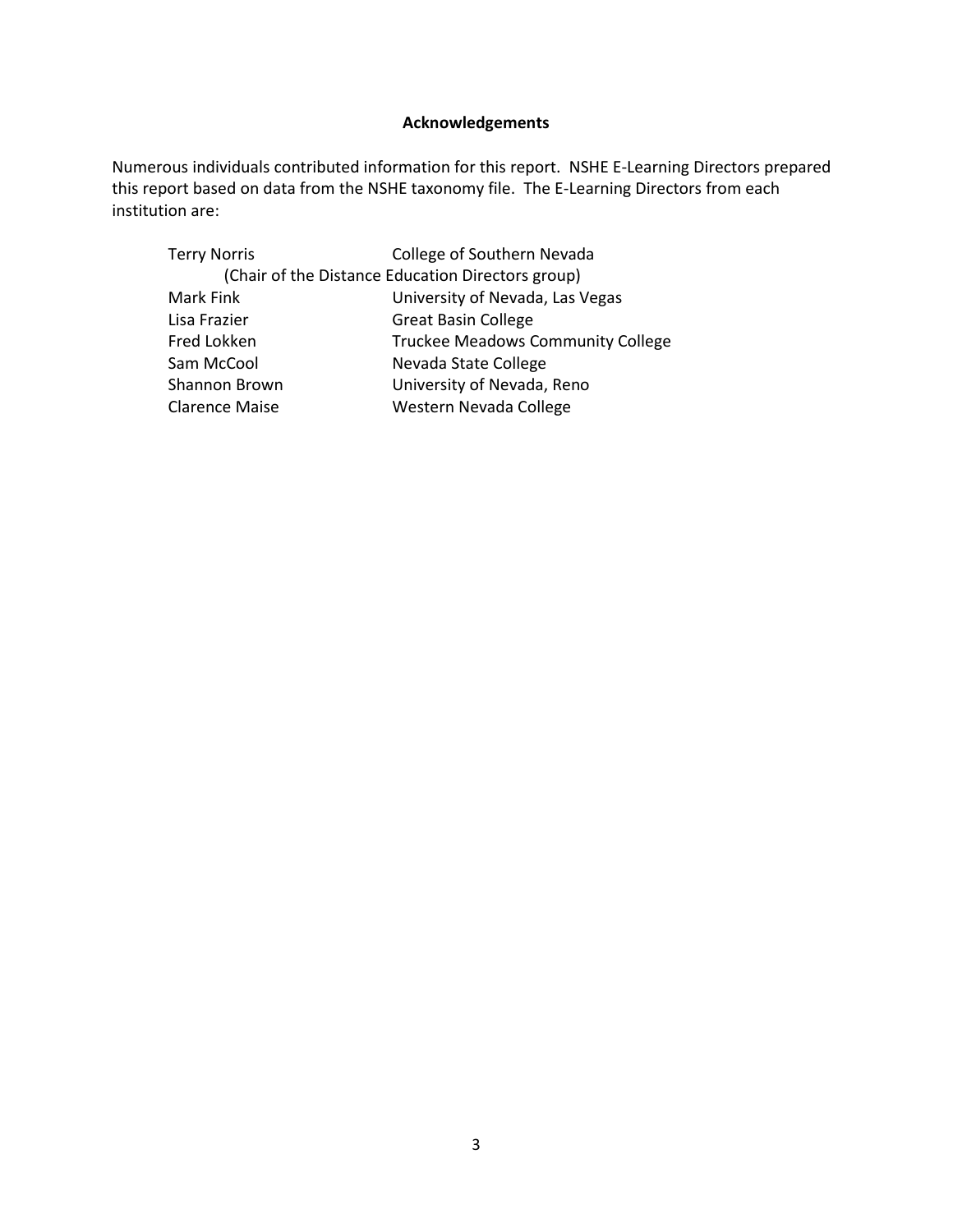### **Table of Contents**

| Appendix - Board of Regents Handbook Policy on Distance Eduction  33 |  |
|----------------------------------------------------------------------|--|

### List of Tables and Charts

| Table 1 |                                                                             |  |
|---------|-----------------------------------------------------------------------------|--|
| Table 2 |                                                                             |  |
| Chart 1 |                                                                             |  |
| Chart 2 | Distance Education Headcount as a Percent of Total Headcount, Fall 2012. 12 |  |
| Chart 3 | Average Undergraduate Class Headcount by Institution, Fall 2012 13          |  |
| Chart 4 |                                                                             |  |
| Chart 5 | NSHE Distance Education by Undergraduate Full and Part-time Enrollment,     |  |
|         |                                                                             |  |
| Chart 6 | NSHE Distance Education Enrollment by Class Standing,                       |  |
|         |                                                                             |  |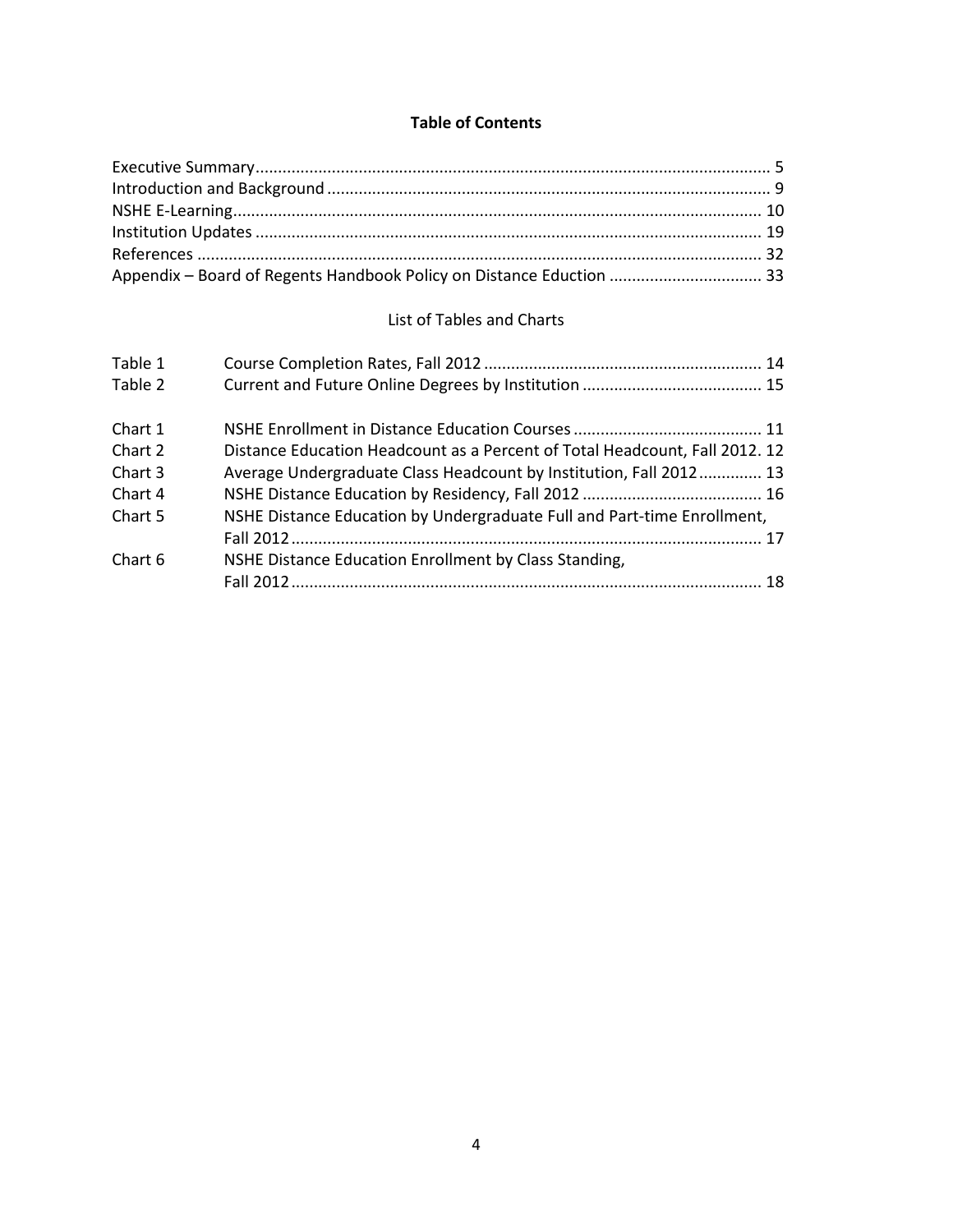# **Executive Summary**

This report focuses on e-learning within the Nevada System of Higher Education (NSHE) for the 2012-13 academic year and provides documentation of the substantial growth of e-learning within all colleges and universities. E-learning is a field of continuous improvement and change, and NSHE institutions are constantly working to extend their offerings beyond their physical limits to meet the learning needs of students in Nevada. Without e-learning many students, especially those living in Nevada's extensive rural areas and those with heavy work or family commitments, would not be able to pursue their higher education goals.

### What is e-Learning?

E-Learning is the delivery of learning content and activities via any electronic media, including:

- The Internet
- Intranets
- Extranets
- Satellite broadcast
- Interactive TV
- Audio- and video-tapes
- CD-ROM and DVD

E-Learning can be experienced as:

- Asynchronous (alone)
- Synchronous (together in a group)
- A blend of both (blended learning)

NSHE's first Distance Education Report provided data for fall 2001, when the number of NSHE students enrolled in at least one distance education course was 5,798. During fall 2012 that number was 33,799, an increase of 28,001 students or 482 percent.

In September 2012 NSHE Chancellor Dan Klaich contracted with Richard N. Katz and Associates to survey NSHE's e-learning climate and to make recommendations for improving the student experience. A detailed report was produced in March 2013 that included 13 specific recommendations for NSHE as it continues to make its way in the e-learning world. The Katz Report provides useful data to affirm the key national trends that offer both challenges and opportunities for online efforts in Nevada. Likewise the Katz Report and recommendations serves as a wake-up call to take a serious look at where we are – and where we want to be – as concerns the future of elearning efforts for NSHE.

Students increasingly demand and expect sophisticated, convenient online and e-learning offerings. They also expect to have a similar level of e-learning experience, regardless of which NSHE institution they are attending. In order to meet this rising demand from students, some important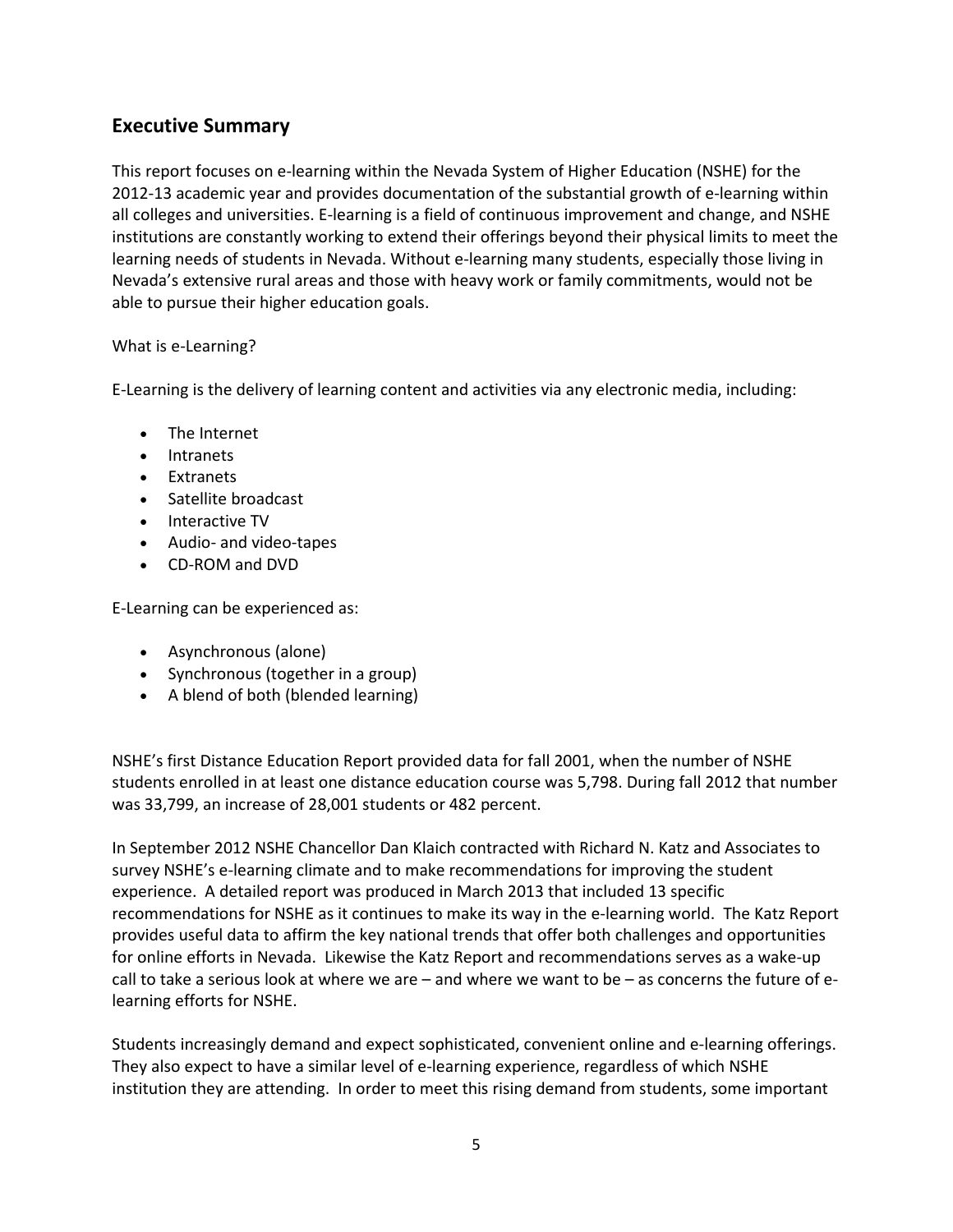elements are being examined in a voluntary statewide effort that is being coordinated by the campus e-learning directors group. Areas of concern include: infrastructure, faculty development and support, student services, accessibility, and the policies that govern distance education. Below are highlighted some of the collaborative efforts related to e-learning initiatives that are currently underway in Nevada.

| Collaborations                    | Institutions Involved               | <b>Details</b>                   |
|-----------------------------------|-------------------------------------|----------------------------------|
| Smarthinking 24X7 Online          | CSN, TMCC, and NSC                  | WNC to join this coming          |
| Tutoring                          |                                     | academic year                    |
| <b>Canvas Learning Management</b> | CSN, TMCC, NSC, WNC, GBC,           | Resulted from a joint RFP        |
| System                            | Elko County School District, and    | between CSN and TMCC.            |
|                                   | <b>Clark County School District</b> | Statewide contract provides      |
|                                   |                                     | better pricing. Also, allows for |
|                                   |                                     | sharing of technical best        |
|                                   |                                     | practices.                       |
| <b>Statewide Quality Matters</b>  | CSN, TMCC, NSC, WNC, GBC,           | Allows institutions to share     |
| Consortium                        | UNLV, and UNR                       | resources for QM review of       |
|                                   |                                     | online courses                   |
| <b>Fast Track Online Degree</b>   | <b>TMCC and NSC</b>                 | 2 + 2 (Alternative Energies AAS  |
| Program                           |                                     | degree program/Business AAS      |
|                                   |                                     | degree program/Criminal          |
|                                   |                                     | Justice AAS Degree program -     |
|                                   |                                     | delivered totally online in a 5- |
|                                   |                                     | week accelerated format -        |
|                                   |                                     | MOU and articulation             |
|                                   |                                     | agreements in place)             |
|                                   |                                     |                                  |
| <b>NSHE Statewide E-Learning</b>  | CSN, TMCC, NSC, WNC, GBC,           | Meets regularly during the       |
| Committee                         | UNLV, and UNR                       | academic year to discuss         |
|                                   |                                     | ongoing initiatives              |
| <b>Online Course Sharing</b>      | <b>TMCC and GBC</b>                 | Students at GBC able to enroll   |
| Collaboration                     |                                     | in online courses at TMCC        |
| Mediasite Lecture Capture         | GBC, WNC, and NSC                   | Entered into an agreement        |
|                                   |                                     | together with Mediasite for      |
|                                   |                                     | better pricing                   |
| Online Doctorate Degree in        | <b>UNR and UNLV</b>                 | Doctor of Nursing Practice is a  |
| <b>Nursing</b>                    |                                     | collaborative program            |
|                                   |                                     | accredited by the Commission     |
|                                   |                                     | on Collegiate Nursing            |
|                                   |                                     | Education                        |

NSHE E-Learning Collaborations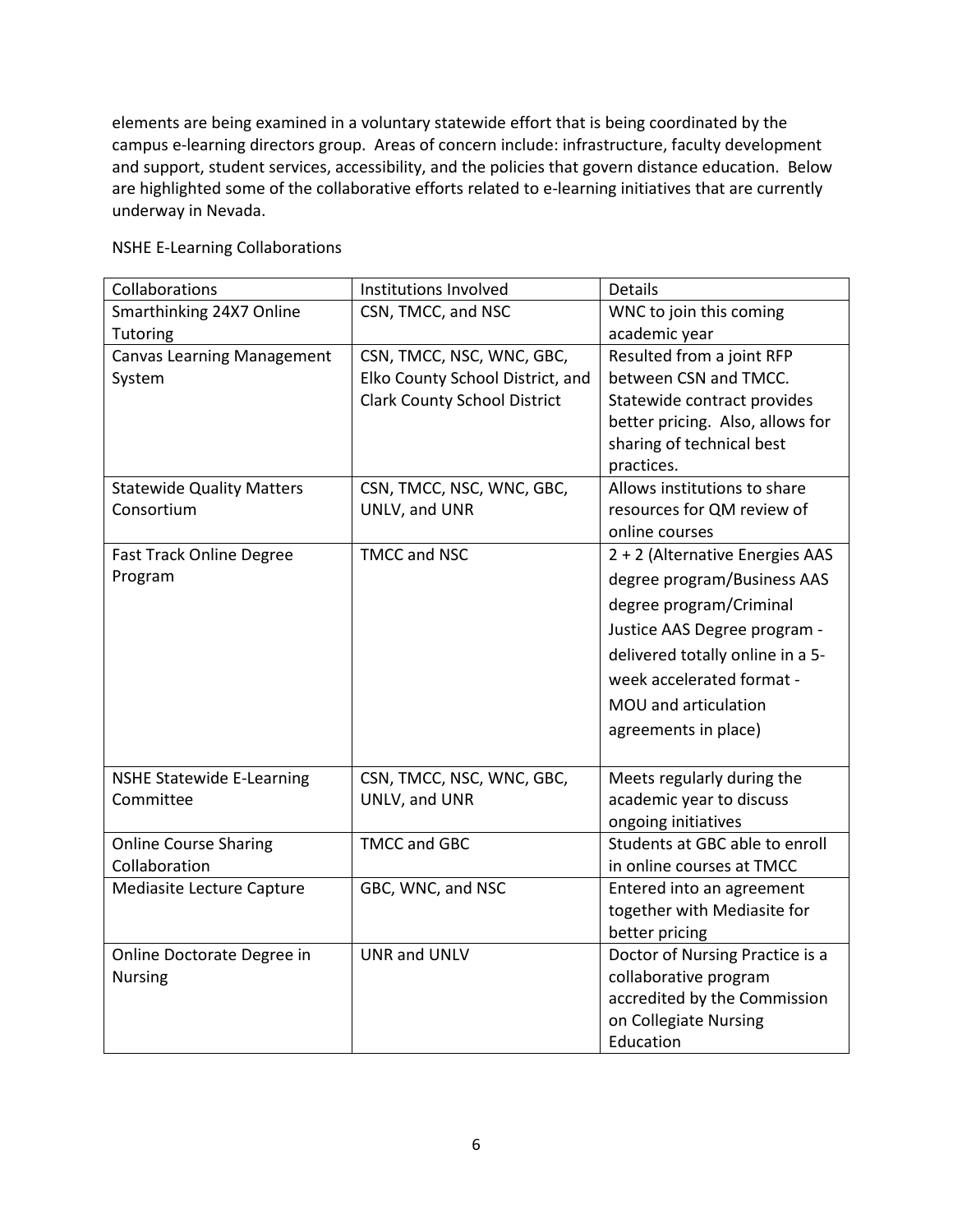| 3 + 1 Social Work Program                                         | <b>GBC and NSC</b>  | Students are able to complete<br>the first three years at GBC and<br>then transfer to NSC to<br>complete the degree                                                                                                                                                                                      |
|-------------------------------------------------------------------|---------------------|----------------------------------------------------------------------------------------------------------------------------------------------------------------------------------------------------------------------------------------------------------------------------------------------------------|
| <b>Blackboard Learning</b><br>Management System and Web<br>Campus | <b>UNLV and NSC</b> | UNLV hosts the application for<br>both schools                                                                                                                                                                                                                                                           |
| Angel Learning Management<br>System                               | CSN and TMCC        | In place until June 30, 2013                                                                                                                                                                                                                                                                             |
| <b>CSN Ophthalmic AAS degree</b><br>program                       | CSN and TMCC        | CSN students supported<br>through IAV at TMCC                                                                                                                                                                                                                                                            |
| <b>GBC Surveying AAS degree</b><br>program                        | <b>GBC and TMCC</b> | GBC students supported<br>through IAV at TMCC                                                                                                                                                                                                                                                            |
| Nevada Learning Network<br>helpdesk                               | <b>NSC and UNLV</b> | The Helpdesk provides tier one<br>support for students and<br>faculty at UNLV and NSC                                                                                                                                                                                                                    |
| <b>Training Materials</b>                                         | NSC and UNLV        | Share WebCampus online<br>orientation, training materials<br>and templates for both faculty<br>and students; and plan to<br>continue sharing training and<br>orientation materials to build<br>consistency across platforms,<br>seamless transition from 4-year<br>to graduate programs across<br>system |
| <b>Online Course Proctoring</b>                                   | CSN and NSC         | Initial planning meeting for<br>setting up test proctoring<br>services for NSHE students<br>enrolled in online courses in<br>which faculty require proctored<br>exams                                                                                                                                    |
| <b>Online Teaching Certificate</b>                                | CSN and CCSD        | CSN has offered a Certificate of<br><b>Completion in Online Teaching</b><br>for 7 years. CSN and CCSD<br>have started discussions to<br>review and update the<br>certificate.                                                                                                                            |
| <b>Professional Development</b>                                   | CSN and CCSD        | CSN and CCSD have met and<br>started discussions on<br>collaborating on professional<br>development activities                                                                                                                                                                                           |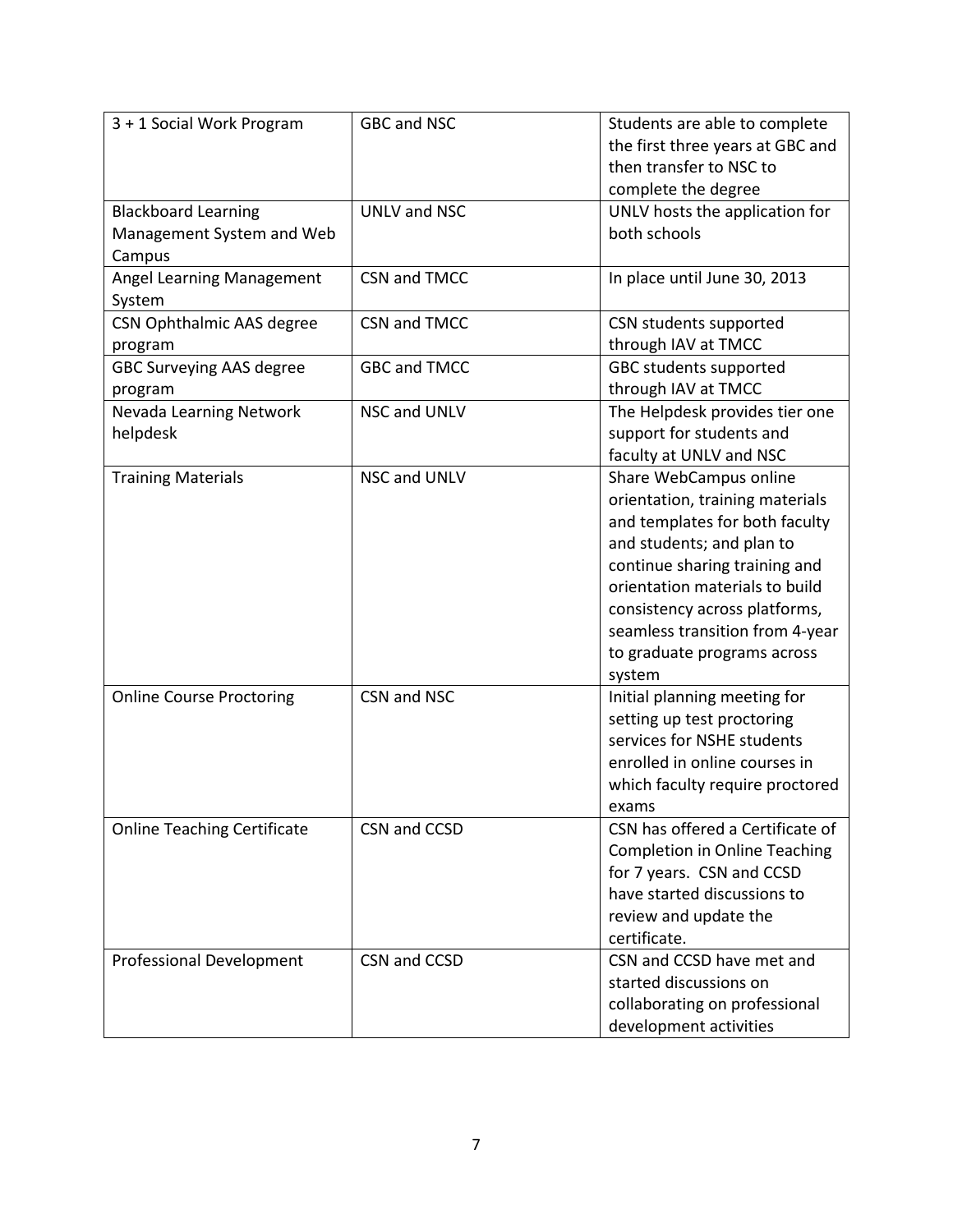# **Introduction and Background**

NSHE institutions constantly work to provide and extend quality educational opportunities to all Nevadans. As part of the Complete College America Alliance, Nevada has committed to achieving a significant increase in the number of students who graduate with a degree or credential of value in the coming years. Additionally, the state legislature is currently considering a performance-based funding formula for NSHE, under which institutions are funded for course and degree completers. Add to this the increased demand from Nevada students for more sophisticated and varied course delivery methods, and it is readily apparent that NSHE institutions must continue to build on existing e-learning course offerings.

Likewise, e-learning is one of the performance indicators set by the Board of Regents to measure an institution's effectiveness in delivering quality education to all students.

### *Data Source*

The e-learning data include state-supported e-learning course enrollment only, derived from the NSHE course taxonomy. Non-state supported course enrollment, such as self-supporting courses offered through continuing or adult education, is not included.

Student enrollments in NSHE courses are counted as state-supported Full-Time Equivalency (FTE) in all academic credit courses that can be used to fulfill the requirements of a degree or certificate and where student fee revenue is collected in support of the state operating fund. On the official enrollment reporting date of each term, institutions submit a file composed of individual student records, one record per student per course. Records are created for all students enrolled in at least one credit-bearing course that qualifies as state supported FTE.

### *Delivery methods for e-learning*

The two most prevalent technologies widely used throughout the NSHE are interactive video (IAV) and web-based courses. In an interactive video setting, students attend an IAV classroom and participate with the class via a two-way interactive audio/video television or a one-way video with two-way audio. IAV classrooms can be found in many locations throughout Nevada. In web-based courses, e-learning courses are provided via electronically-delivered materials. Students interact mainly through web-based forum discussions and email.

The shift in delivery methods (from face-to-face to online) also signifies a shift in teaching methods. As the delivery of e-learning moves from face-to-face courses using an objectivist, teacher-centered pedagogy to online and hybrid courses that utilize digital technologies, a new teaching pedagogy emerges. This new pedagogy emphasizes a constructivist, collaborative, and student-centered approach to teaching (Hiltz and Turoff, 2005). As faculty embrace this new pedagogy, the nature of the teaching profession is being transformed, creating a new generation of skilled faculty. The possession and utilization of digital technologies becomes one of the marketable skills that faculty will be increasingly be expected to demonstrate and master.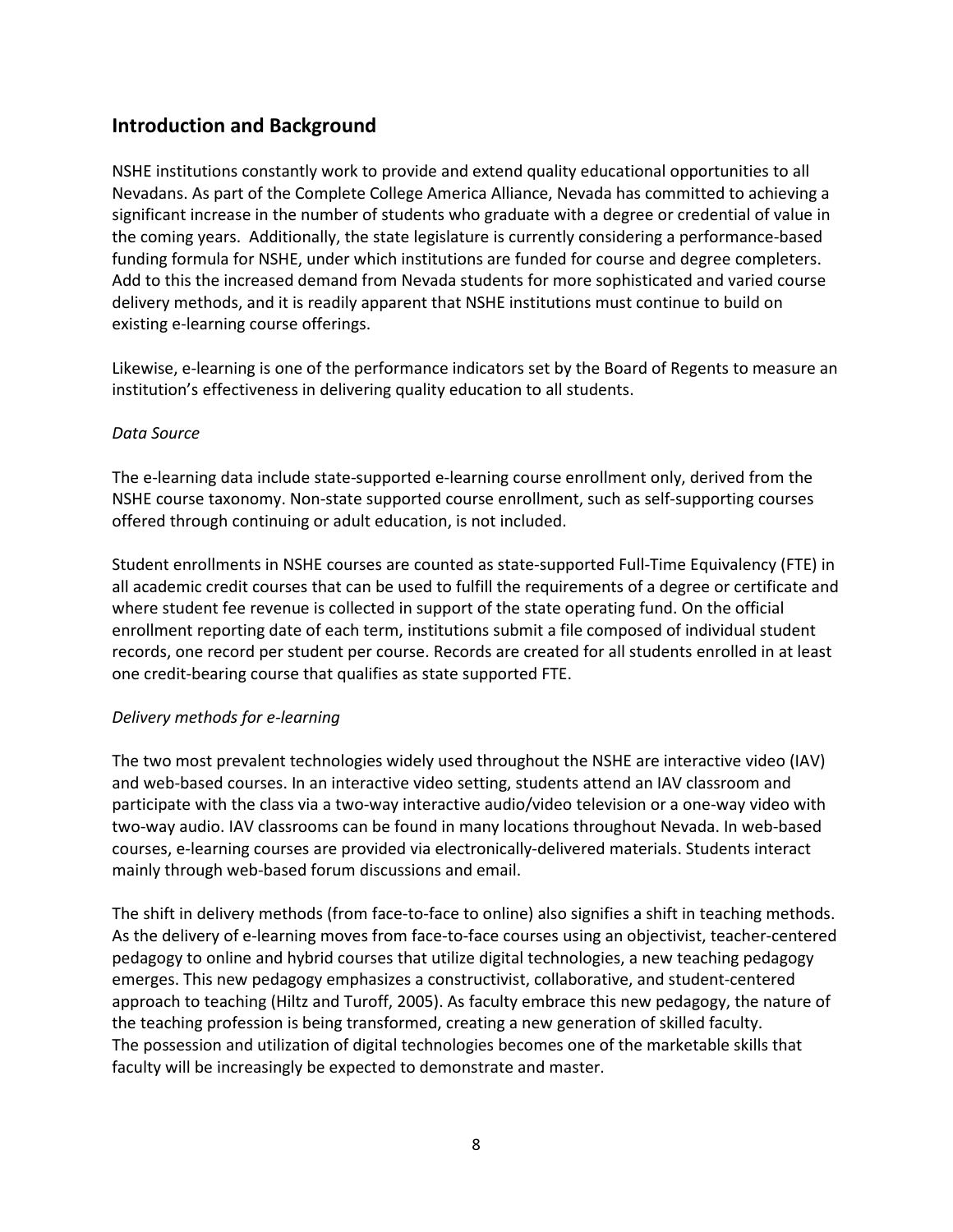### *Comparison to national trends*

Developments in Nevada's e-learning programs are consistent with national trends. Currently, nationally, more than 6.7 million students are enrolled in online education classes and programs, and more than ninety percent of community colleges and more than seventy percent of colleges and universities offer online classes, programs and degrees. Online classes also represent the fastest growing educational segment. National surveys report a 10.% increase for e-learning programs in higher education (Sloan-C) and a 6% increase for e-learning programs at community colleges (Instructional Technology Council). Both surveys confirm two major trends: (1) online enrollments have been the predominant source of enrollment increases in higher education for the last decade, far out-stripping traditional enrollments, and (2) the growth in online enrollments is slowing (from a high of more than 20 percent growth a few years ago, to a more modest eight to 10 percent growth last year).

E-learning programs focus on improving access to higher education. As this method of instructional delivery matures, it is a viable option for working adults, active duty military personnel, public safety (fire, police, EMT), and allied health professionals as well as for those in remote/rural areas, students with young children, traditional students seeking to maximize their class schedules, and those with accessibility needs.

# **NSHE E-Learning**

To better understand e-learning in the NSHE, the focus of this report is on data for fall 2012. Data and analyses are offered on enrollment and student demographics, demonstrating rapidly growing enrollment in e-learning.

### *Enrollment*

The accelerated growth of e-learning is demonstrated through an examination of headcount. The NSHE *Annual Performance Indicators* include an overview of e-learning, using the key indicator of growth in enrollment of students receiving instruction via e-learning. The following chart displays the unduplicated headcount of students having participated in some form of e-learning in the NSHE since fall 2001. Again, headcount is defined as the total number of students (full-time and parttime) that participated in at least one e-learning course.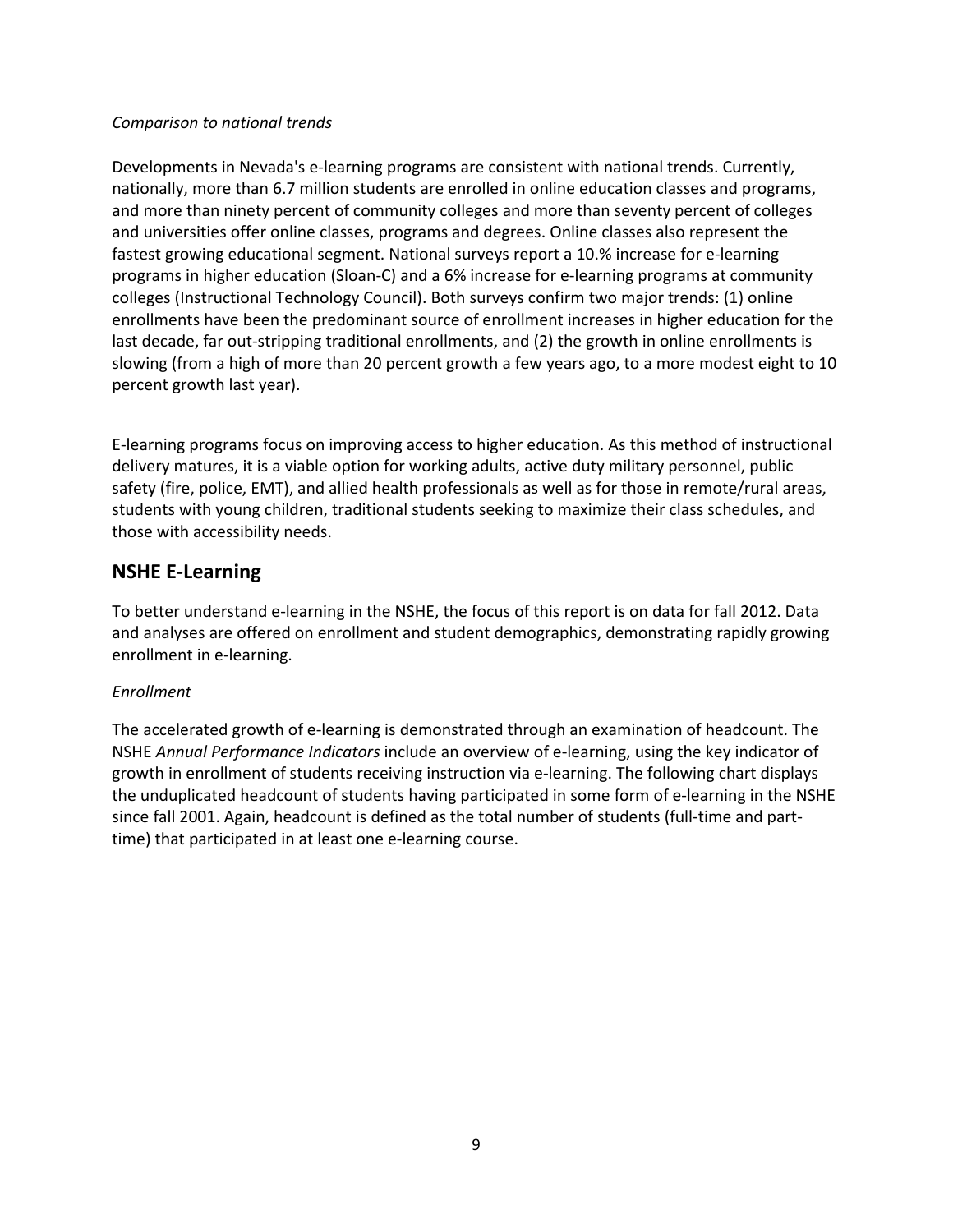#### **NSHE Annual Performance Indicators**

**Key Indicator:** Growth in enrollment of students receiving instruction via e-learning.

#### Chart 1



### **Enrollment in Distance Education Courses**

The percentage of NSHE students enrolled in e-learning courses increased from 6.4% in fall 2001 to 32.2% in fall 2012, an increase of 503 percent.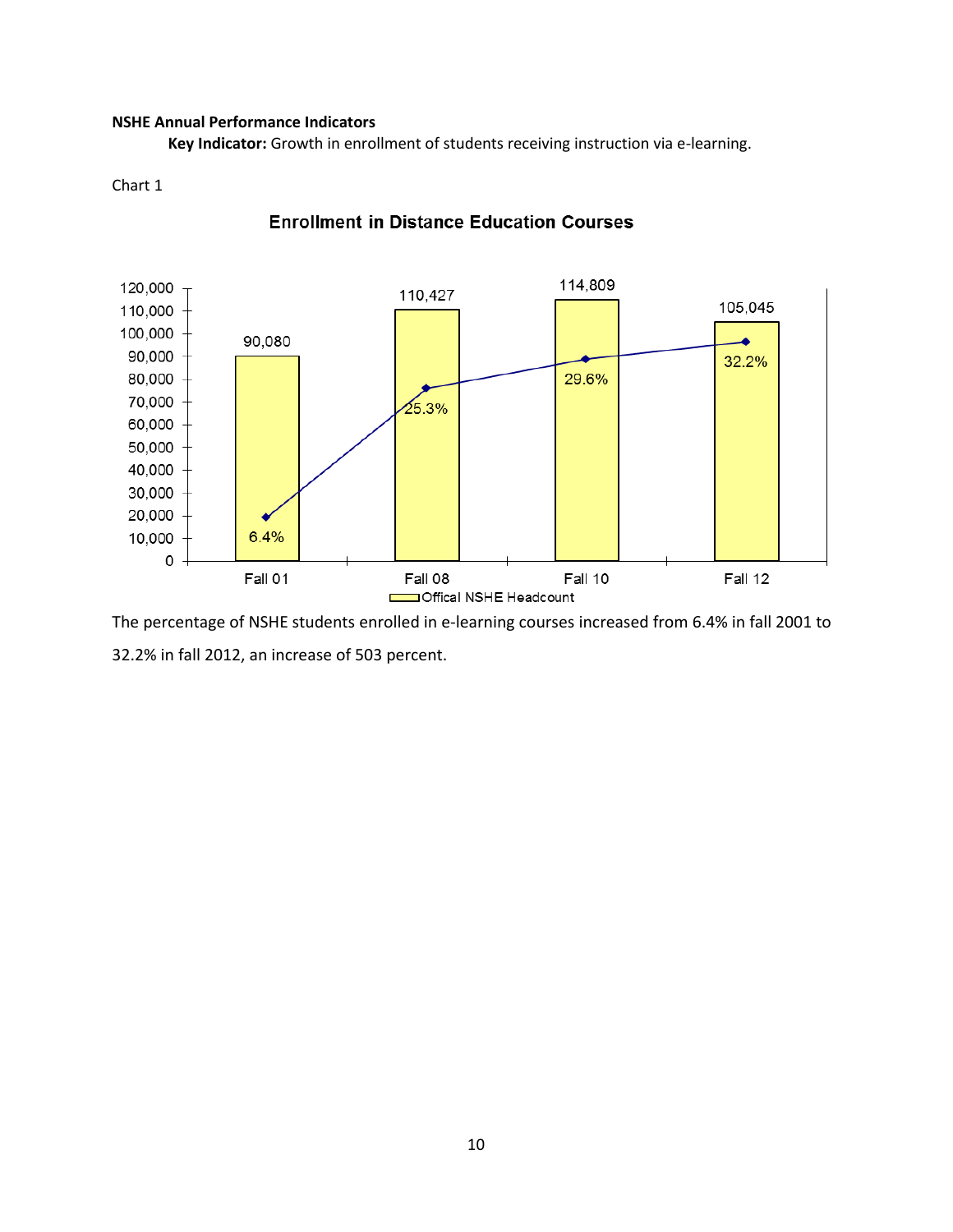The chart below displays by institution the e-learning unduplicated headcount as a percentage of total headcount.

Chart 2



# Undergraduate Sections Delivered by Distance Education as a Percent of Total Undergraduate Sections - Fall 2012

The larger percentage of e-learning students at Nevada State College (NSC) and Great Basin College (GBC) demonstrates the value of e-learning on two points: 1) utilization of current technologies to meet the needs of today's students (NSC) and 2) utilization of e-learning to meet the needs of students across a wide geographic area (GBC).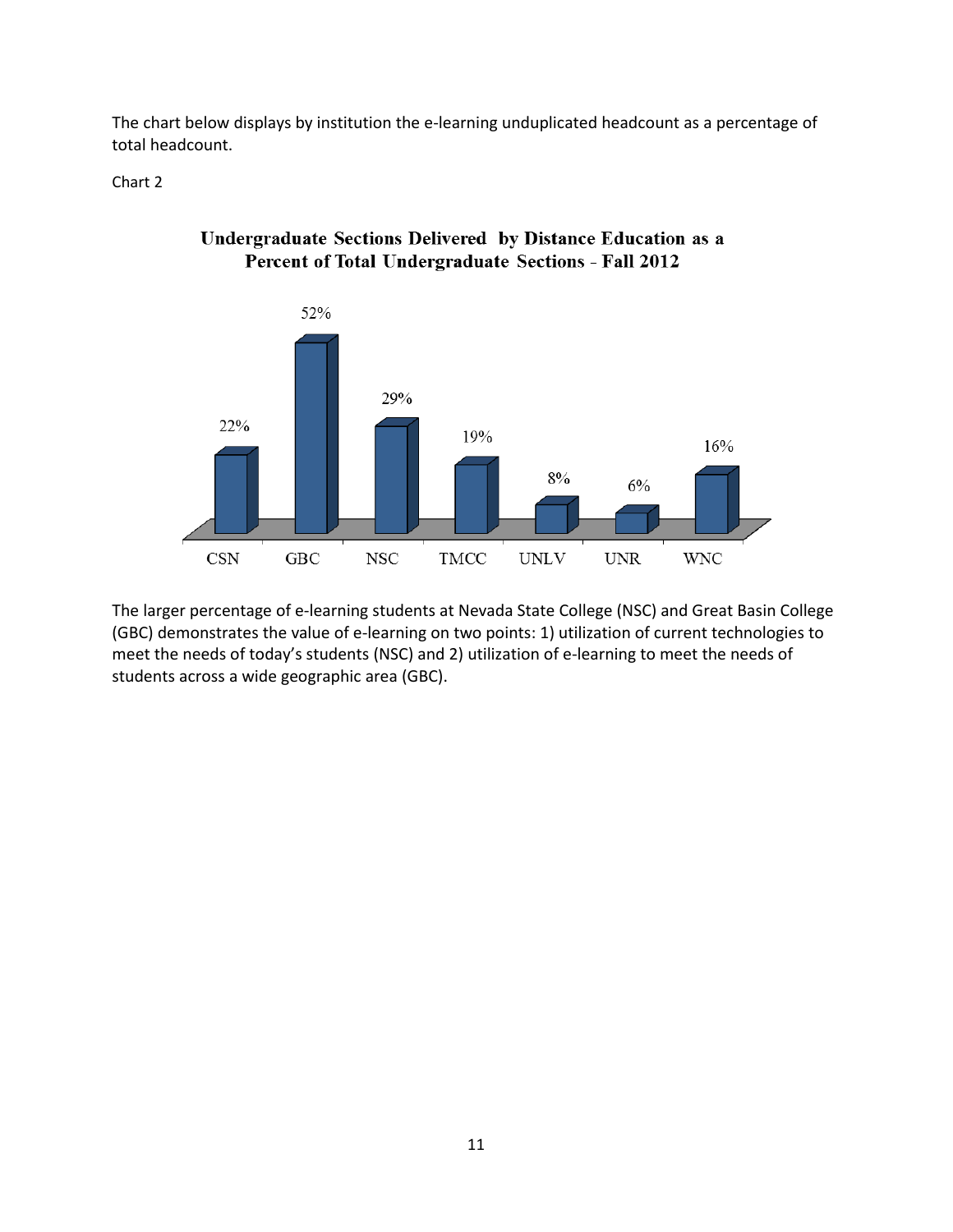The following chart demonstrates the average class size of an e-learning course by institution.

Chart 3

# Average Undergraduate Class Size Headcount by Institution - Fall 2012



The average number of students enrolled in an e-learning course for the system is 24.1.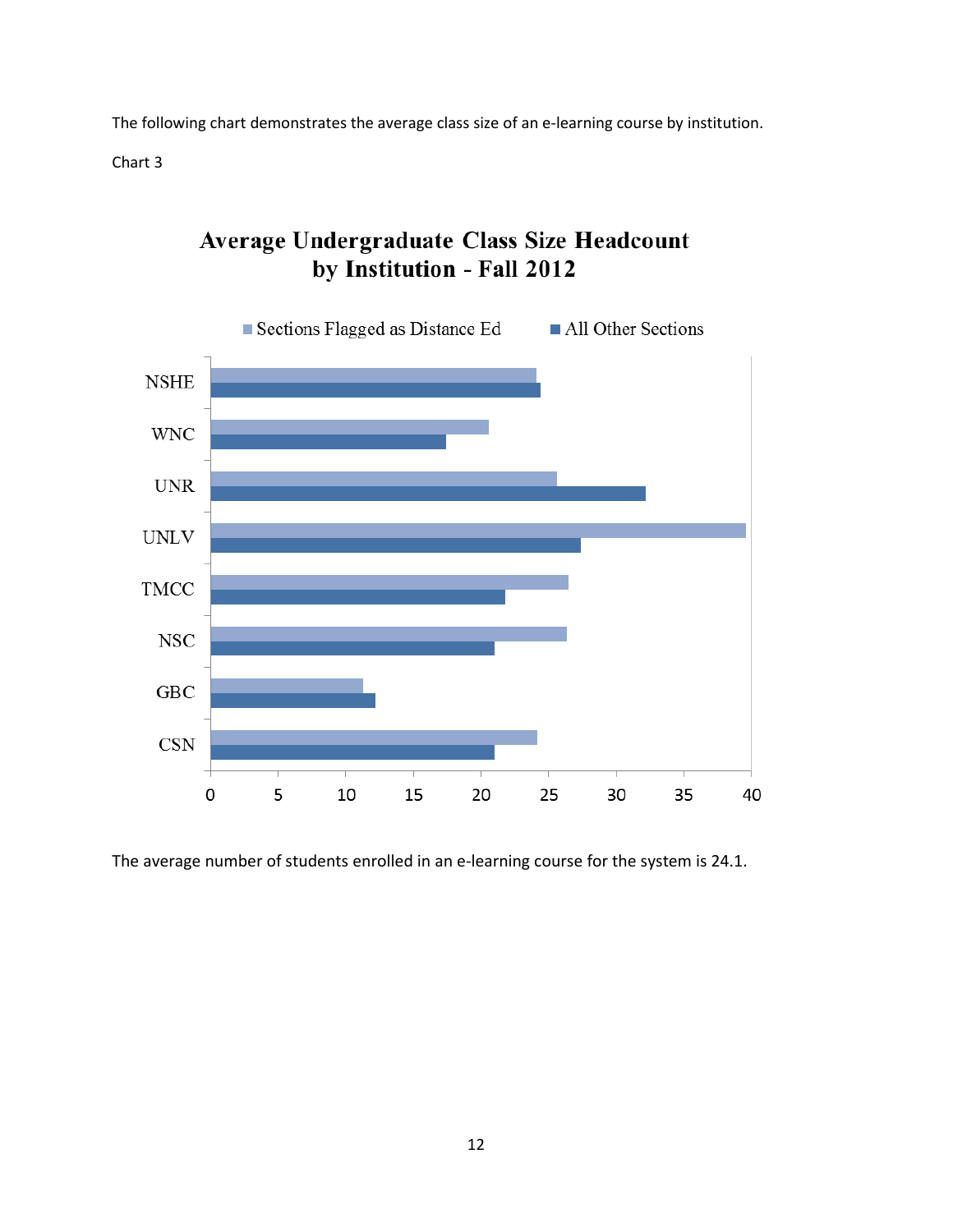The following chart compares the successful completion rate of students in the general population to students in e-learning. Successful completion rate is defined as a student receiving a grade of D or better for the course.

### **NSHE Distance Education Performance Indicator**

**Sub Indicator:** Course completion rate of students enrolling in e-learning.

Table 1

|                                                                    | Sections Flagged as<br><b>Distance Education</b> | <b>All Other Sections</b> |
|--------------------------------------------------------------------|--------------------------------------------------|---------------------------|
| Percent of sections<br>completed with a grade of<br>"D-" or better | 72.3%                                            | 83.7%                     |

# **Course Completion Rates - Fall 2012**

Comparatively, students in the NSHE general population successfully complete their courses at a higher rate (83.7%) than students enrolled in e-learning (72.3%). NSHE did see an increase in retention rates for e-learning of 1.6% since the last report in 2010. Many of the collaborations that are formed within NSHE institutions were developed with the purpose of starting to work on initiatives to improve retention in online courses. Campuses are focusing on best practices in online education in training initiatives.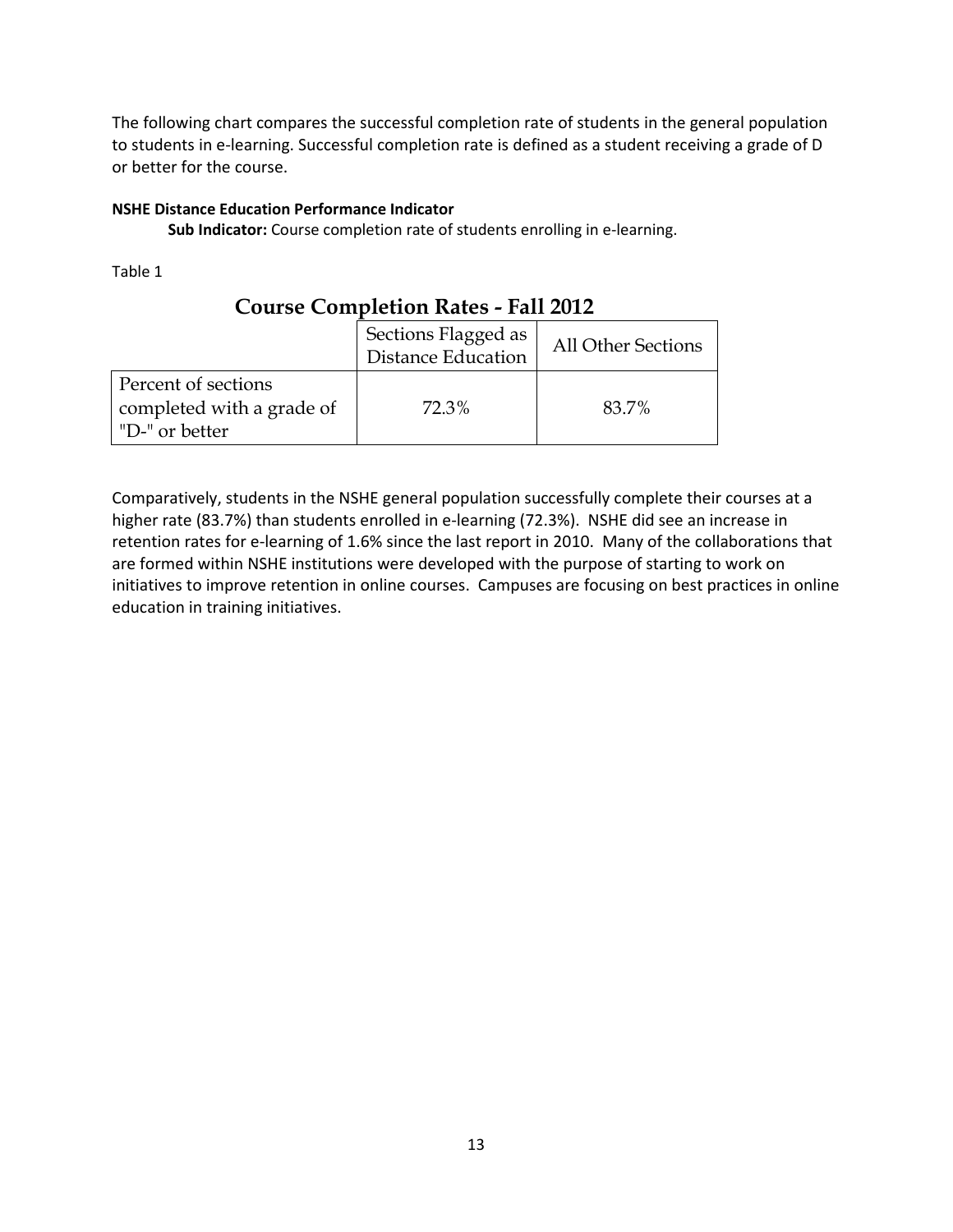The following table demonstrates the current and future online degrees by institution.

Table 2

| <b>Institution</b> | <b>Current</b><br><b>Degrees</b> | <b>Certificate</b><br><b>Programs</b> | <b>Planned Future</b><br><b>Degrees</b> |
|--------------------|----------------------------------|---------------------------------------|-----------------------------------------|
| <b>UNLV</b>        | 10                               | 5                                     | 9                                       |
| <b>UNR</b>         | 8                                | $\overline{2}$                        | $\overline{1}$                          |
| <b>NSC</b>         | $\mathbf{1}$                     | $\overline{0}$                        | $\overline{2}$                          |
| <b>CSN</b>         | 22                               | 6                                     | 3                                       |
| <b>GBC</b>         | 5                                | $\overline{0}$                        | $\overline{4}$                          |
| <b>TMCC</b>        | 14                               | $\overline{4}$                        | $\overline{0}$                          |
| <b>WNC</b>         | 3                                | $\mathbf{1}$                          | $\mathbf 0$                             |
| <b>NSHE Total</b>  | 63                               | 18                                    | 19                                      |

# **Current and Future Online Degrees by Institution**

Source: NSHE e-learning Directors

The ability to meet the increasing demand for online education is an important element to consider as the NSHE works to accomplish its mission of educating Nevada's citizens. NSHE institutions currently provide 63 online degrees and 18 certificate programs as an alternative means of achieving a college education. The above table identifies the number of existing online degrees, certificate programs, and the number of degrees planned for the near future. The range of subjects for the online offerings include areas of study such as a PhD in nursing education; master's degrees in hospitality administration and justice management; bachelor's degrees in social sciences, criminal justice, and education; and certificates in education administration, computing technology, and hotel, restaurant, and casino management. Beyond the independent offerings, NSHE institutions also collaborate to offer joint online degrees.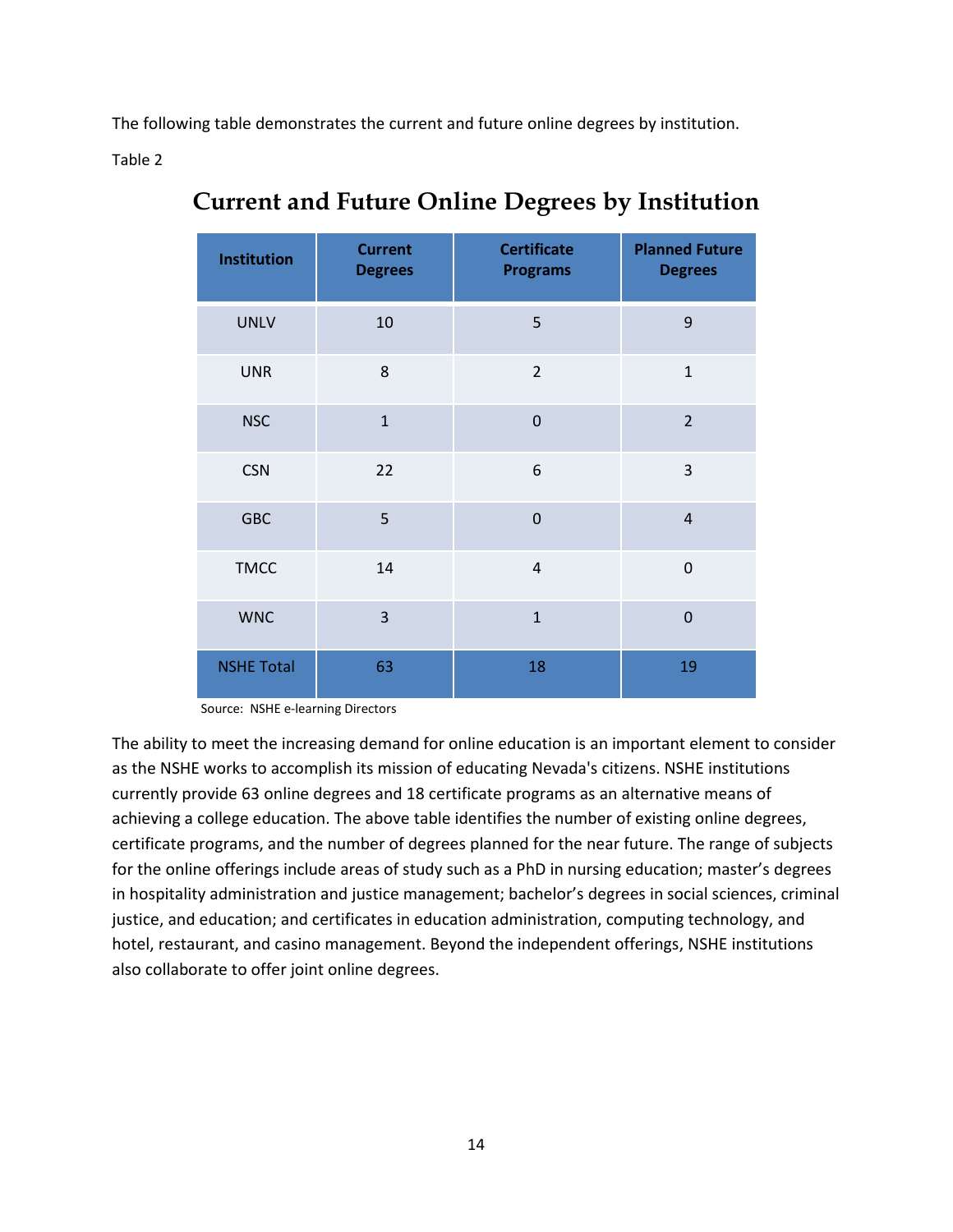# **NSHE Distance Education by Residency Fall 2012**



As the chart indicates, 91 percent of e-learning enrollments are Nevada residents. This is consistent with previous reported data. It confirms that to date, e-learning offerings have overwhelmingly targeted those NSHE primarily serves. The data also suggest both a risk and an opportunity for NSHE institutions. The risk is that online providers from outside of Nevada will seek to tap the strong online student base in the state. NSHE institutions should work hard to improve access to higher education by offering online instruction, programs, and degrees. Coordinated NSHE marketing should emphasize the advantages of taking online classes, programs, and degrees from NSHE institutions to protect enrollment market share. Advantages include: NSHE experience in offering online curriculum and student support, instruction tailored for the needs of Nevadans, lower in-state fees, and the convenience of having the institutions nearby if needed.

The opportunity for NSHE institutions can also be found in a potential to market online classes, programs, and degrees beyond Nevada's borders. NSHE institutions have been offering online curriculum for more than 10 years; cumulatively, NSHE has an edge in both experience and curriculum development. Adoption of an entrepreneurial model could allow for a potential new revenue stream for Nevada's institutions.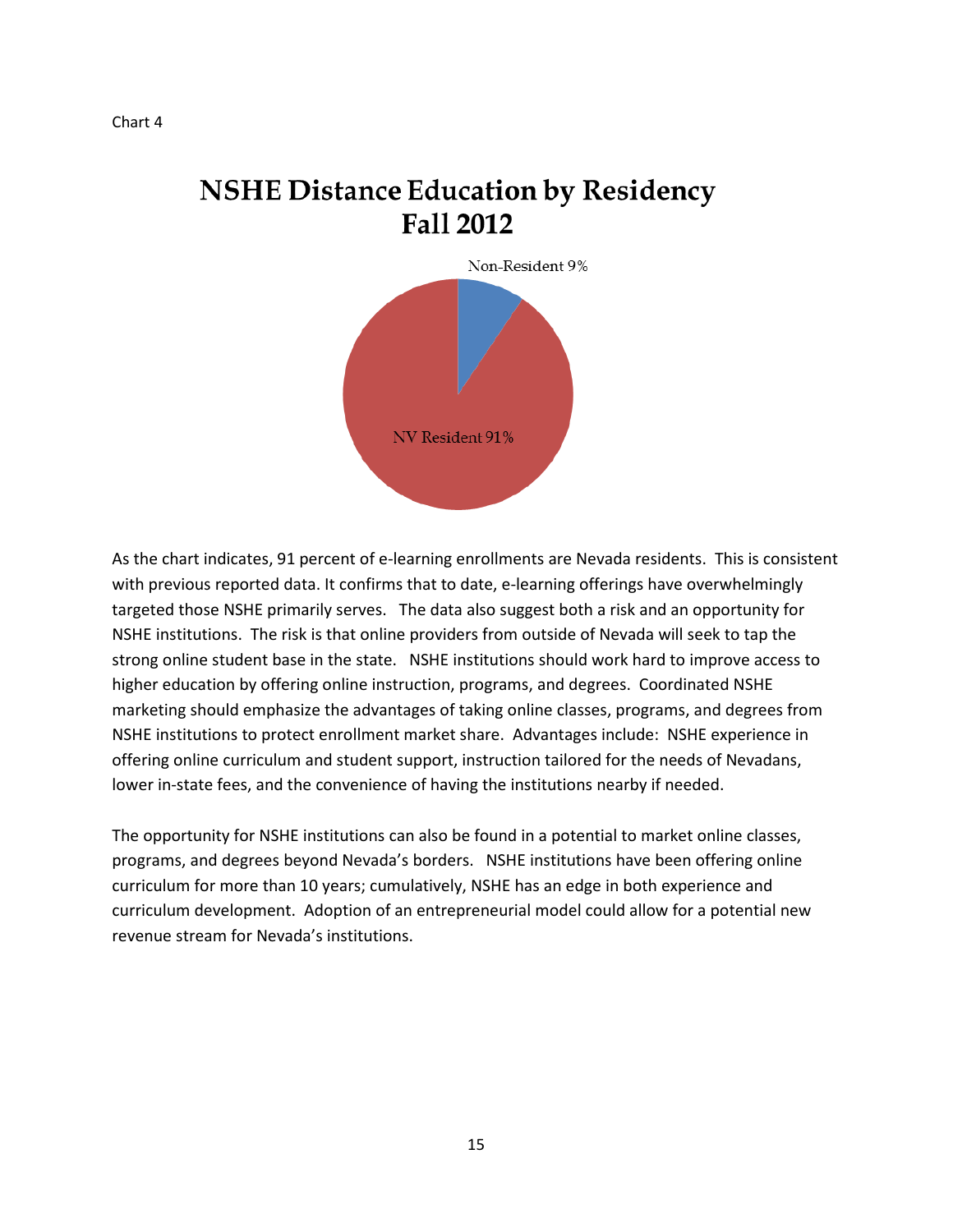# **Enrollment Load of UG Students Enrolled in at Least One DE Course** Fall 2012



Data confirm a notable change from the last state DE report; in 2010, fifty-five percent of e-learning enrollments were full-time students and forty-five percent were part-time students. This year, fifty-five percent of the enrollments were part-time and forty-five percent were full-time. Many of Nevada's students build their class schedules around work schedules, family commitments and class availability to create the most practical and efficient schedule each term. In fact, the data would seem to confirm that e-learning classes do indeed provide increased access to higher education while allowing individuals to continue to work and support their family.

Chart 5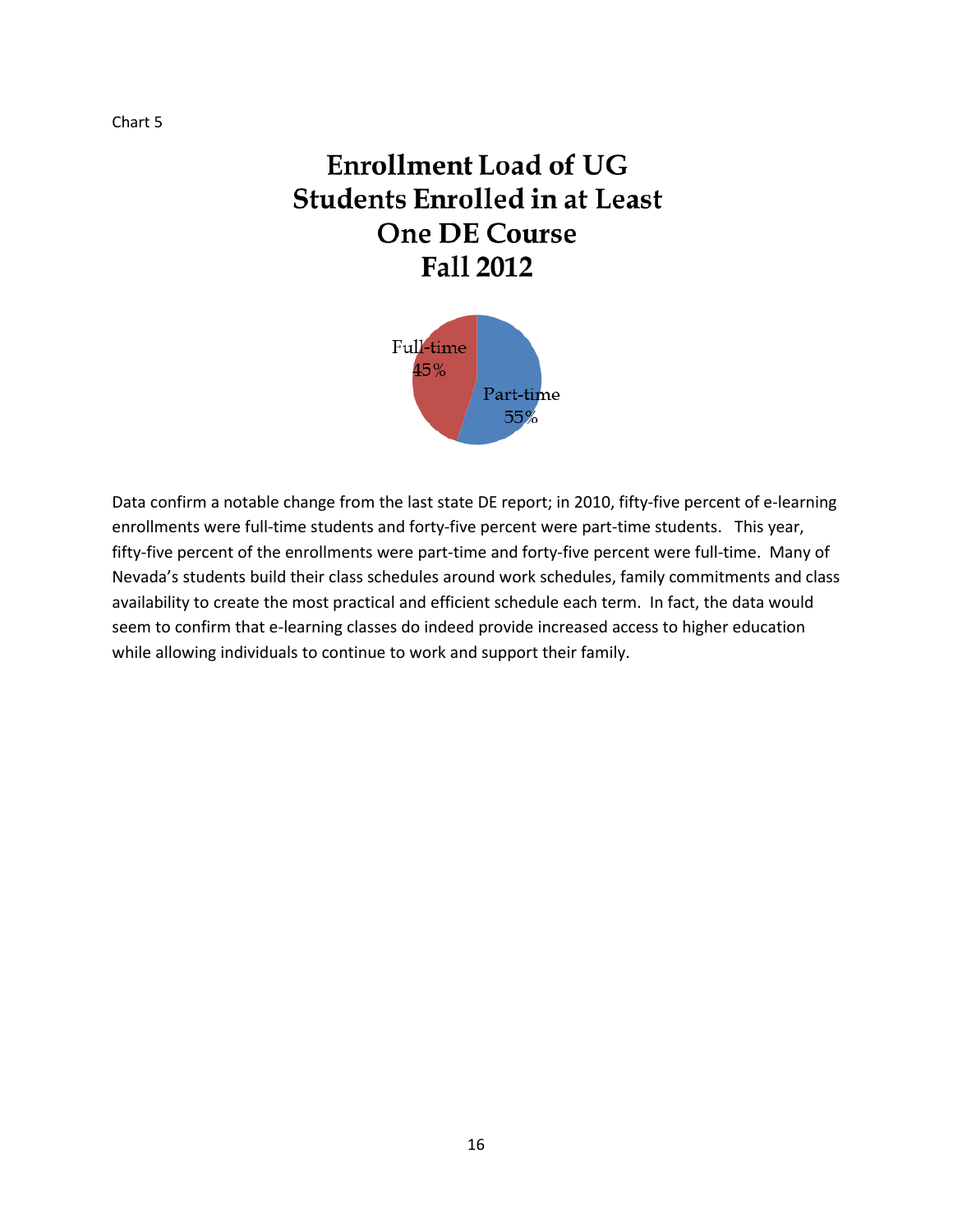Chart 6

# **NSHE Distance Education Enrollment by Class Standing** Fall 2012



Patterns of student enrollment in e-learning by class standing are consistent with the previous report. The data also show that community colleges continue to be the most aggressive in offering e-learning classes. There are a variety reasons for this, including: very large service areas for GBC and WNC, early entry into course offerings by high school students, especially online classes, and personal circumstances of community college students (significant work and family schedule conflicts). Currently, CSN and TMCC comprise more than 80% of the community college student elearning enrollments in Nevada.

# **Summary**

The data presented in this report provide a composite of the typical distance education student in Nevada. The typical student is:

- 18-24 years of age ( although increasingly, older students [25-62 years of age] are also enrolling in distance education classes)
- Female (60% of overall enrollments)
- Enrolled part-time
- Enrolled at a community college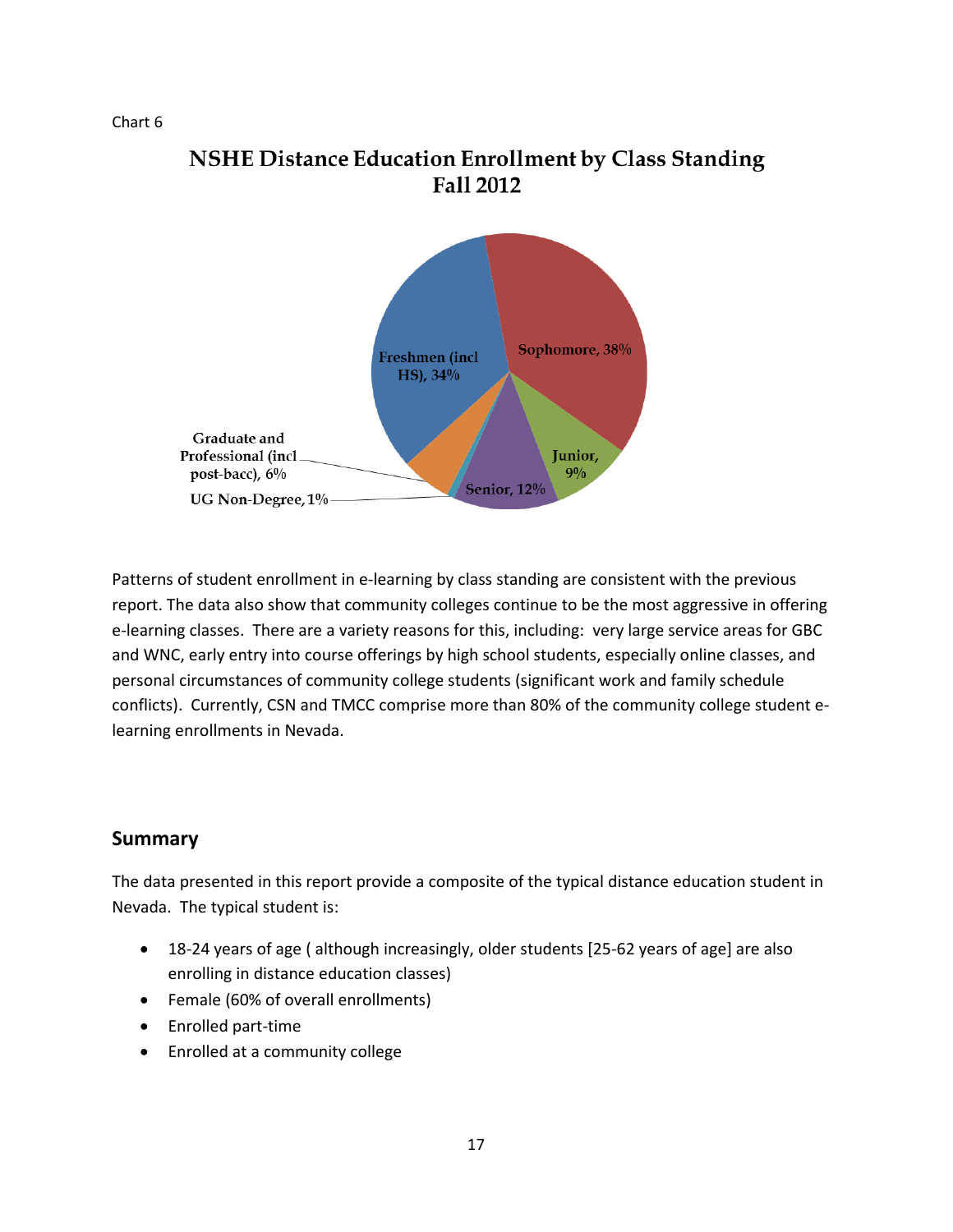# **Institutional Updates**

### **University of Nevada, Las Vegas**

This past year, UNLV's Distance Education has made significant progress assisting the institution in providing Nevadans quality education. Some highlights include:

- Professional memberships : New Media Consortium, Quality Matters, The Sloan Consortium, WICHE Cooperative for Educational Technologies, United States Distance Learning Association, and Educause Learning Initiative
- With the development team in Online Education, Dr. Ed Nagelhout and Dr. Denise Tillery are creating an online textbook prototype for future use in ENG 411B - Principles of Modern Grammar. This comprehensive, multimodal textbook will provide an adaptive learning environment to improve student outcomes and help maintain coherence and consistency across sections and from semester to semester. Using available (and future) technologies, this online textbook will provide interactive applications, personalize learning for students, facilitate personal connections, and integrate assessment. More importantly, as an online textbook, the content will be customizable for individual instructors, as well as revisable each semester.
- Online Education is working with UNLV Professional Writing Faculty in developing digital materials for the new Professional Writing Minor. As a multi-course, multi-section program, the Professional Writing Minor takes a collaborative approach to construct knowledgebuilding communities of practice for teachers and students using multimedia and open education resources. The program developers will create comprehensive assessment practices and (big data) learning analytics that can be applied within and across courses. All courses in the new Minor will be designed for both hybrid and online delivery to ensure anytime, anywhere, and any size learning. And the primary goal for all course design will be to increase learner control, learner choice, and learner independence through self-directed and non-formal online learning activities.
- Research indicates that online students, regardless of their physical location, want to be a part of their college's community, but are often marginalized from any affinity with the college. Online Education is creating the RebZone, an affinity program designed to ensure all students have an opportunity to be a UNLV Rebel and part of the campus community. The RebZone is dedicated to creating connections between UNLV and our students regardless of where they may physically reside. The design strategy is student-centered to provide content and interactivity that reflects the needs and interests of students, to include athletics, academics, special events/lecturers, and student life. Additional production phases will include prospective student and Alumni virtual events.
- Online Education maintains an internal unit database, enabling access to data within the SIS system (MyUNLV). The system combines project management and course tracking, and provides user dashboards to efficiently track OE production. Additionally, OE also works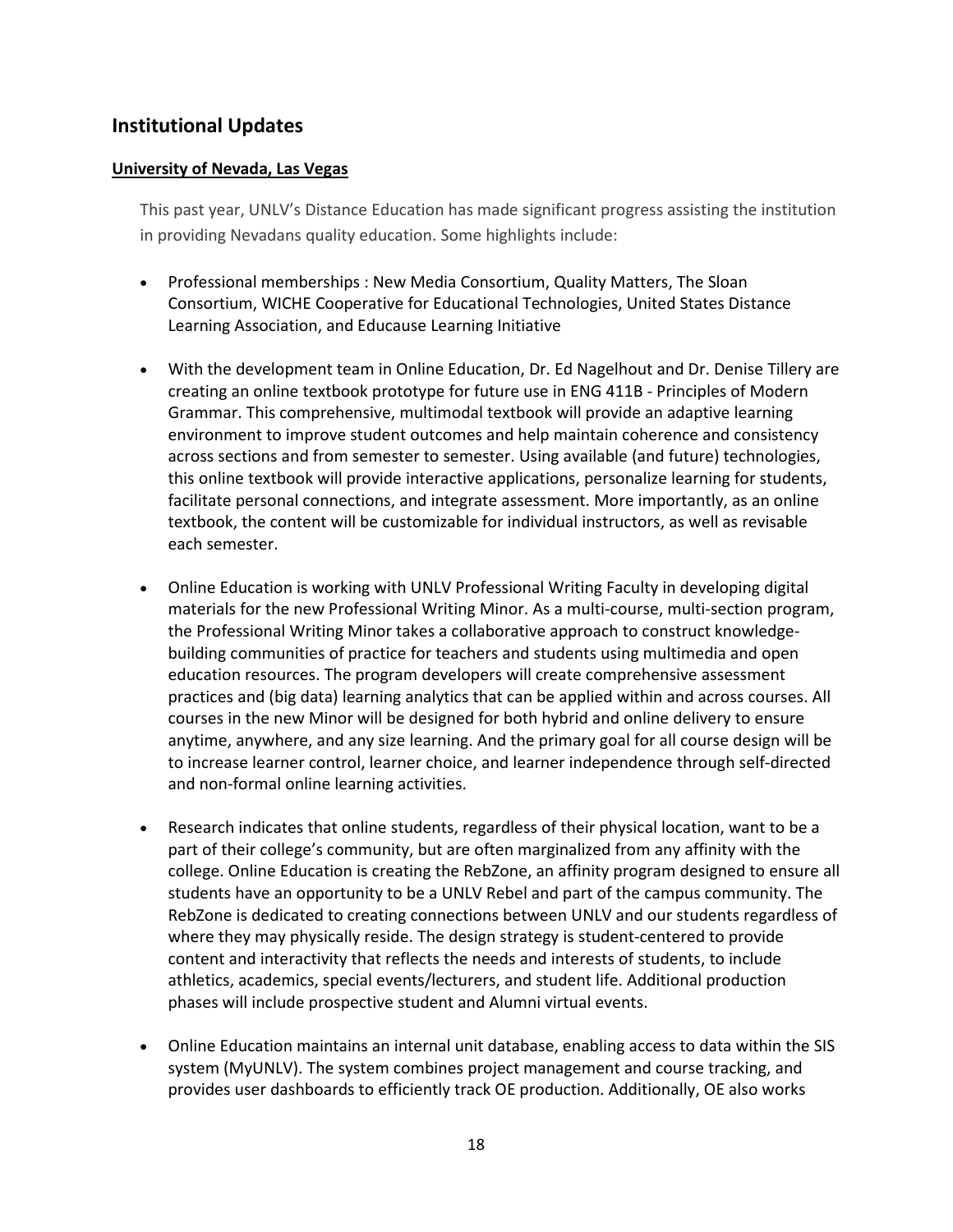with UNLV's Institutional Analysis and Planning, Student Enrollment Services Technology Team, and Human Resources to obtain data needed for our business processes (i.e., state authorization requirements, enrollment trending, etc.). OE also contacts academic units for specific data needs when required. Aggregation of data across UNLV drives the OE decisionmaking process to find the most effective solutions.

- Online Education partnered with the Department of Geoscience to create a Geology and Geography virtual lab: Exploring Planet Earth (GEOL101), and Physical Geography (GEOG 104). The labs contain complex interactives that engage learners at various levels of Bloom's Taxonomy. Future development plans include developing a Natural Disasters Lab. A sample of a lab interactive can be found at: [http://online.unlv.edu/visualization/earth-sun](http://online.unlv.edu/visualization/earth-sun-relationships)[relationships.](http://online.unlv.edu/visualization/earth-sun-relationships) Additional visualization examples can be found at: [http://online.unlv.edu/content/resources/visualizations.](http://online.unlv.edu/content/resources/visualizations)
- Online Education's operational model enables sustained high performance to meet continuing growth. Each course is assigned a team within the unit. Each team consists of an instructional designer, an instructional artist, an instructional programmer, and a videographer. High quality learning outcomes are the central focus of work provided, using criteria from Quality Matters, UNLV General Education objectives, and UNLV's University Undergraduate Learning Outcomes (UULOs).
- Online Education provides a six-week intensive, fully online course for faculty professional development. Faculty participants invest some 24 instructional hours learning course development strategies, essential online learning pedagogies, and learning management system basics. The course is moderated by an OE instructional design professional and participants collaboratively engage in concepts with their peers. In addition to fiscal incentives delivered to the respective college/school, each faculty member receives the text Conquering the Content (ISBN-10: 0787994421).
- Online Education recently adopted the Quality Matters program for UNLV courses. In addition to developing courses that follow the guidelines established for quality online learning, the OE team provides professional development opportunities for faculty and staff including face-to-face consultations and online webinars. Although new to UNLV, all OE instructional designers have completed the initial stages of Quality Matters training, and OE continues to collaborate with NSHE institutions in the adoption process.
- Online Education continues to enhance student support services, primarily through collaboration with other UNLV units. Our outreach and support efforts include developing an online Academic Success Center, online advising, and creating course templates that provide access to student academic and technical resources from other UNLV units. The new course template developed for the migration to Blackboard Learn includes access to Academic Advising, the Academic Success Center, the UNLV Bookstore, the Disability Resource Center, the IT Help Desk, UNLV Libraries, WebCampus Support, the Writing Center, UNLV Institutional Policies, netiquette policies, recommended computer software and hardware, and accessibility statements.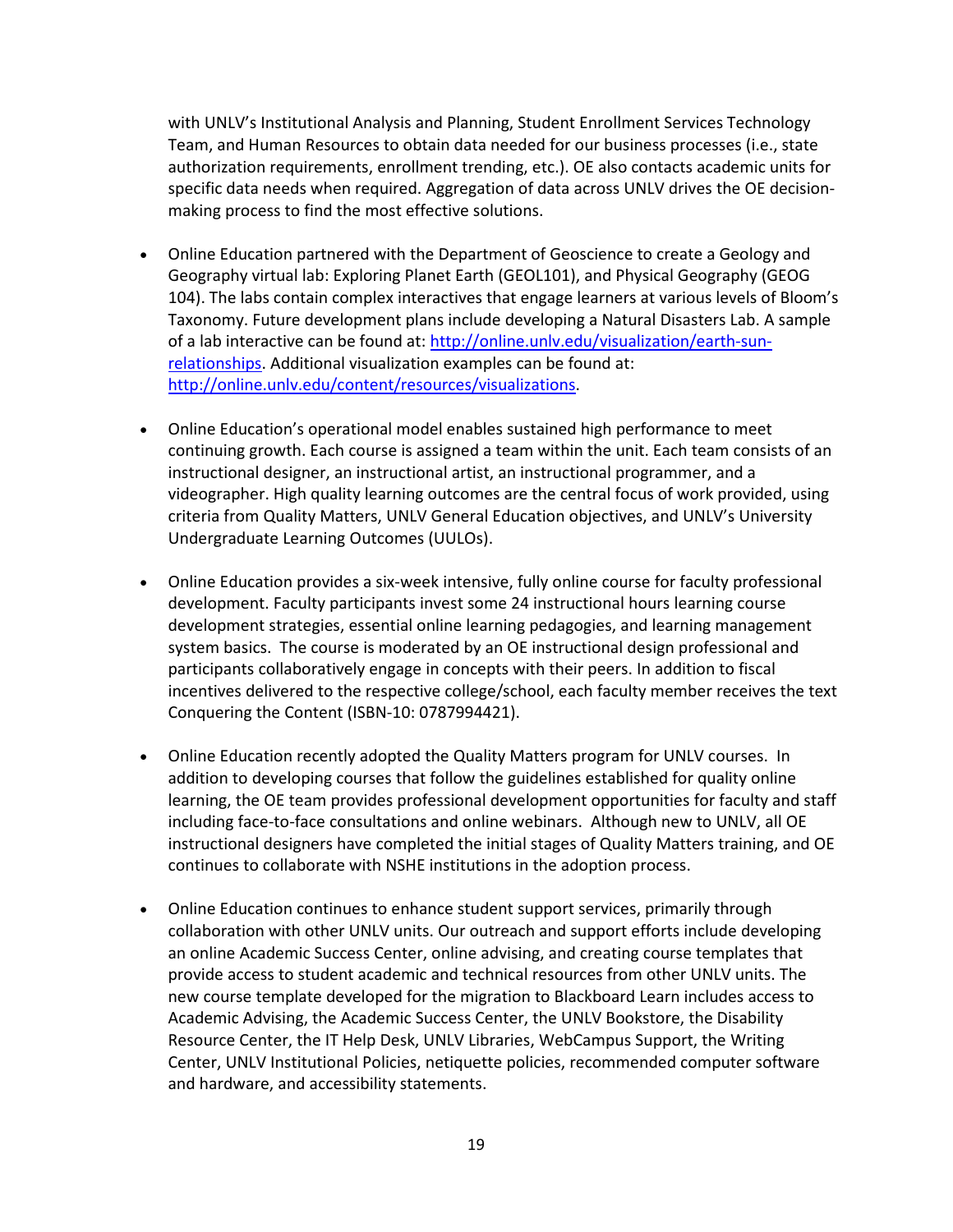- Since May 2012, the Office of Online Learning has produced eleven professional development webinars providing live Web conference collaborative sessions on a variety of topics relevant to online and hybrid faculty. These sessions are recorded, archived, and later available to faculty via the Online Education Website: <http://online.unlv.edu/content/resources/webinars>
- In order to improve the quality of the online learning experience, Online Education is in the process of conducting usability testing research. This research entails providing students and other E-Learning stakeholders the opportunity to give feedback regarding the curricular organization and navigation of online courses.
- Since January 2012, the Office of Online Education has been involved in the development of 82 entirely new Web-based or hybrid courses. New courses require close communication with all members of a development team, including subject matter experts, instructors, instructional designers, instructional artists, video and motion graphic designers, and interactive applications programmers.
- The Office of Online Education has been instrumental in the research and development of hybrid learning best practices at the University. This research has resulted in informed definition of blended learning models of teaching and learning online as well as increased awareness of the strengths and challenges of this instructional mode.
- In order to consolidate online learning instructional content and avoid inefficient duplication of effort, Online Education collaborates with academic units in the development of "master courses," educational content that is developed iteratively by a departmental team of tenured or tenure-track faculty that can be reused and improved, rather than continuously redeveloped.
- UNR and UNLV offers a collaborative online Doctorate of Nursing Practice degree students take half of their courses through UNR and half through UNLV.
- UNR and UNLV use of Blackboard
- Limelight collaboration with GBC and UNLV
- During the 2012-2013 academic year the Internship Program administered by the Dept. of Political Science has benefitted enormously from assistance provided by UNLV's OE operation. In August of 2013 we were able to use the studio to record a discussion between two alums of our State Legislative Internship Program. For each Biennial Session of the Nevada State Legislature we send six interns to Carson City with generous stipends provided by the UNLV Foundation and/or President Smatresk's Office. Competition for these coveted positions is very fierce and for this session was the fiercest of all partially because potential applicants were able to view the video in question. For nearly a half-hour the two alums chatted about what they did and learned, and the video was then viewed by any other students thinking about applying. While in Carson City, students remain enrolled in UNLV courses through Online Education. Using the same logic and procedure we will be using OE's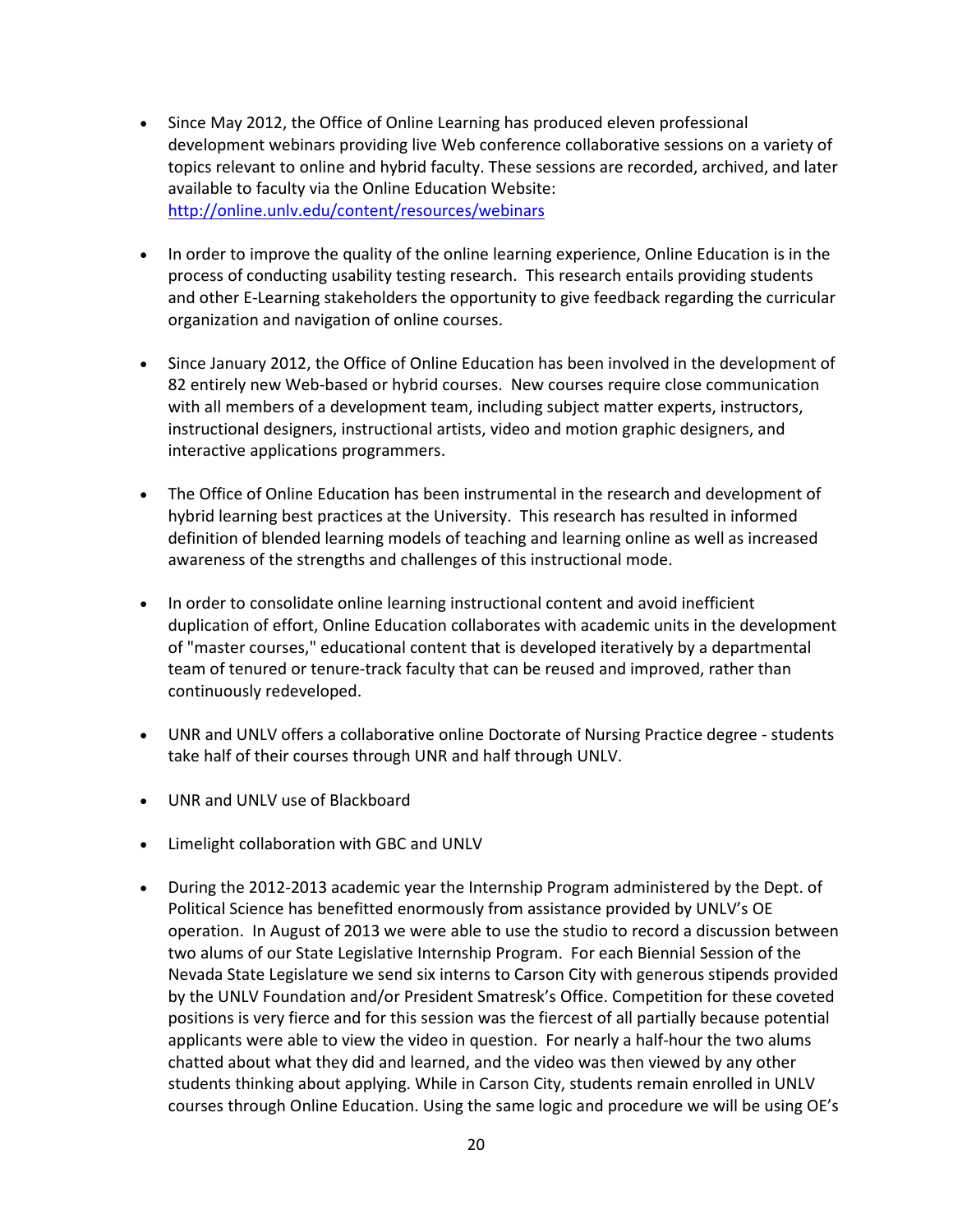services once again in March to recruit for the Summer and Fall by recording conversations with students who have completed one of our other types of internships (Legal, Campaign, Administrative, Legislative, and Broadcast). The type of cooperation that we get from Dr. Fink and the OE program contributes directly to the robustness of our whole program. What does "robust mean" in this context? In the past calendar year we placed more than 50 interns, all or whom registered for PSC 490 and received academic credit for their efforts. Contributed by: Dr. Steve Parker, Internship Director

### **University of Nevada, Reno**

At the University of Nevada, Reno, two administrative units, Online and Independent Learning and the Instructional Design Team, provide comprehensive support for the campus's online teaching and learning environment. Online and Independent Learning (O&IL) has a design team of course editors and instructional designers who work one-on-one with faculty to develop courses for online delivery. In addition to this collaboration, O&IL provides customer service to students and faculty throughout the duration of their classes. The Instructional Design Team (IDT) offers face-to-face and online consultations and workshops for instructors throughout the year.

Online and Independent Learning offers more than 120 course sections each semester in 37 subject areas. Both undergraduate- and graduate-level courses are offered, as well as fully online graduatedegree and certificate programs. O&IL has a dedicated team of editors and instructional designers who work one-on-one with faculty to develop, deliver, and maintain these courses; the design team provides guidance on best practices for online learning, copyediting and copywriting services, and technical support and training. Additionally, after course development is completed, O&IL continues to support faculty administratively and technically during the academic term. O&IL also acts as a service center for students, providing electronic welcome packets; individualized support 7:00 a.m. to 7:00 p.m., Monday through Friday; and arrangements for required supervised examinations across the globe for all courses. O&IL is an active member of the following national organizations (and attended conferences this year for each): the National Universities Degree Consortium, the Association for Distance Education and Independent Learning, WICHE Cooperative for Educational Technologies, and the Education Advisory Board.

The Instructional Design Team provides faculty support for WebCampus, UNR's branding of the Blackboard learning management system (LMS). IDT's instructional support includes training sessions, instructional materials (print and multimedia), instructional design consultation, and course redesign. IDT's support covers not only WebCampus but a number of other instructional technologies as well, such as Camtasia, Turning Point, Respondus, and Collaborate/Wimba. In addition to pure academic pursuits, IDT provides support for the Community module in WebCampus. The Community module provides an integrated, familiar interface for students to access their campus organizations and clubs. Since the Community module is an add-on for our LMS, the result is one location where the student can access both their coursework and their organizational materials. Other university groups have also started to use Community as well, such as the University Technology Committee (UTC) and its subcommittees.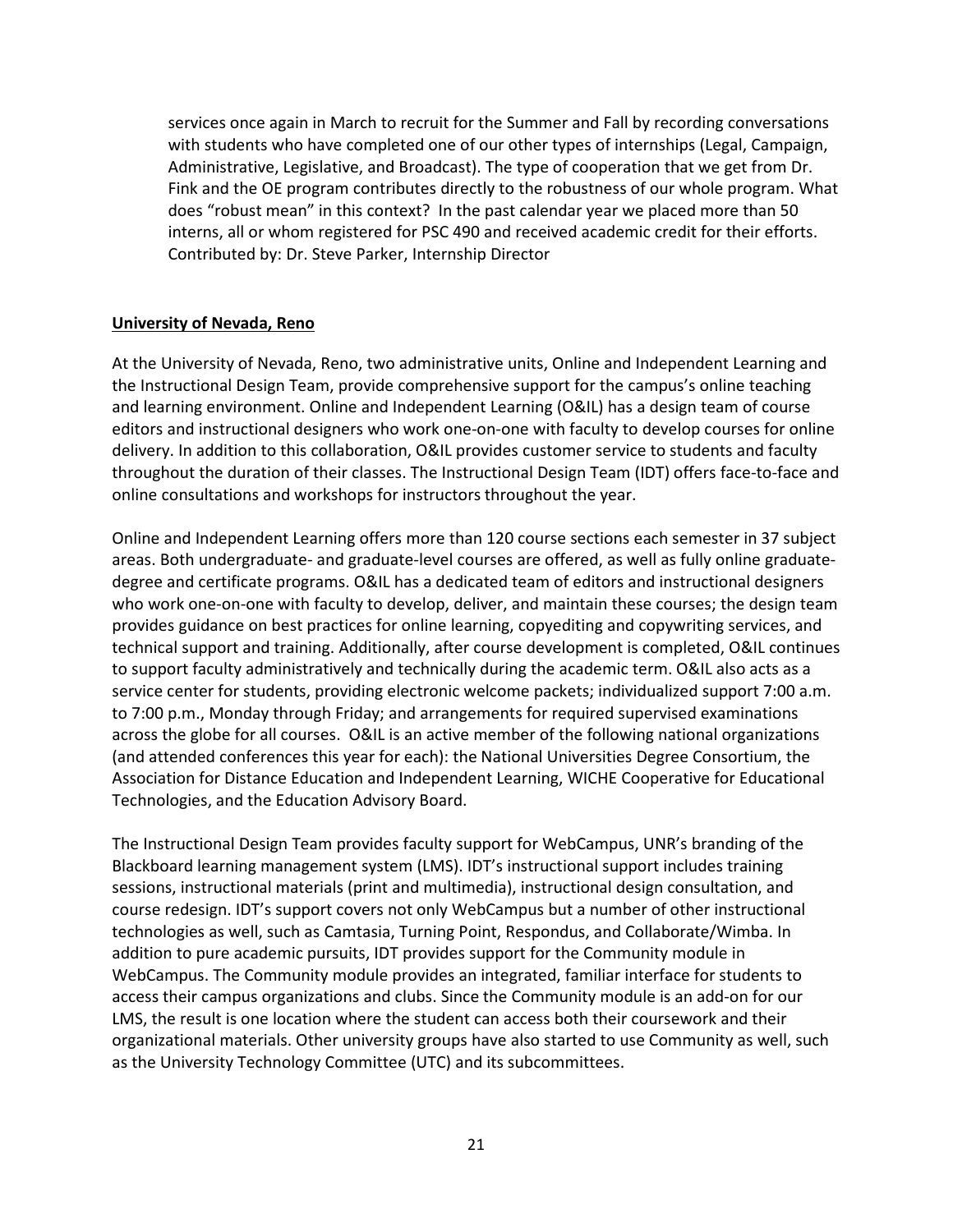Highlights for O&IL and IDT include:

- In Fall 2012, 2,543 courses were offered in WebCampus; 2,687 were offered in Spring 2013.
- O&IL enrollments in Fall 2012 increased by 13 percent from Fall 2011.
- O&IL's completely online degrees—Executive Master of Business Administration (MBA), Master of Science in Equity and Diversity Education, and Master of Education in Literacy Studies—were named "Best Buys" from GetEducated.com.
- The Executive MBA ranked 55th in the "Best Online Graduate Business Programs," and two College of Education online master's degrees were ranked 52nd in the "Best Online Graduate Education Programs." The rankings were released by *U.S. News & World Report* as part of its "2013 Best Online Education Programs" report.
- O&IL awarded its first online Graduate Certificate in Renewable Energy.
- O&IL partnered with ProctorU, an online proctoring service, to administer the majority of supervised exams.
- O&IL Executive MBA students connect through online communities on Facebook and Linkin.
- O&IL is developing an online class for faculty on "Using Best Practices to Develop a Great Online Class."
- O&IL is working on the "State Authorization" requirement and UNR is now approved to operate in states.
- UNR's Online Policies and Procedures Committee is working on a set of campus-wide recommendations for the delivery of all online classes and degrees.

### **Nevada State College**

# **Online Instruction at NSC**

### **Strengths & Accomplishments**

| <b>Strength/Accomplishment</b> | <b>Description</b>                                                                  |
|--------------------------------|-------------------------------------------------------------------------------------|
| NSC joins Nevada QM            | Nevada State College joins the Nevada System Quality                                |
| Consortium (March 2013)        | Matters Consortium. NSC plans to start training reviewers                           |
|                                | as early as May/June of this year.                                                  |
|                                |                                                                                     |
|                                | Lecture capture initiative (2013 Sophisticated, college-wide lecture capture system |
|                                | (Mediasite by Sonic Foundry) records teaching                                       |
|                                | demonstrations and enables live interactive presentations                           |
|                                | to remote student populations.                                                      |
|                                | Captured lectures from in-person courses are used to infuse                         |
|                                | online courses with engaging, multimedia rich content.                              |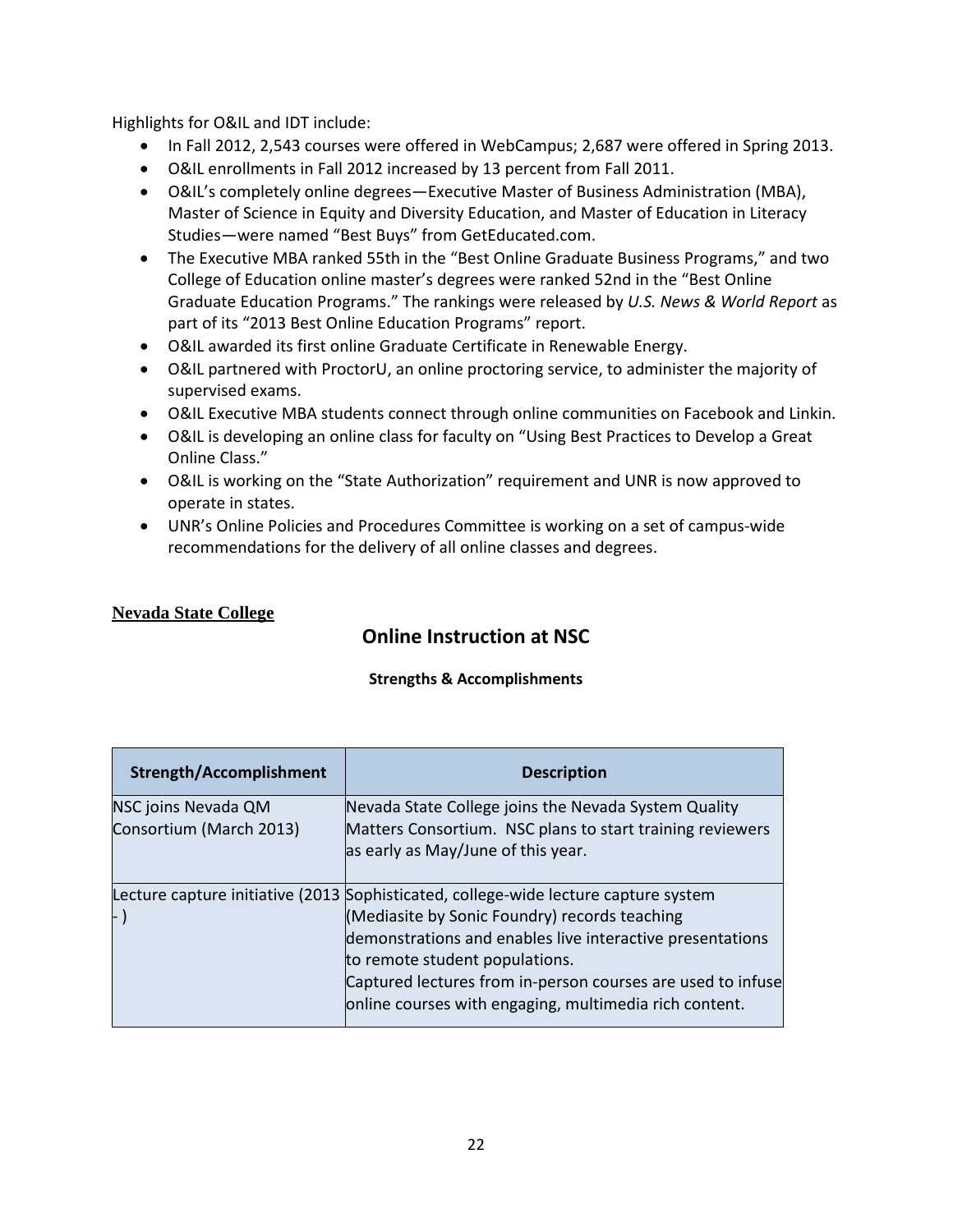| <b>NEW Campus Portal &amp; SSO</b><br>(2013)<br>Turnitin fully integrated with<br>WebCampus (2013) | For the new WebCampus, NSC supports single sign-on<br>through its campus portal, facilitating account activation<br>and reducing support calls. As a result, students enter their<br>online course site earlier and faster. In addition, students<br>and faculty now have 24/7 WebCampus (Canvas by<br>Instructure) support.<br>With adoption of new WebCampus platform (Canvas by<br>Instructure), NSC fully integrates its anti-plagiarism online<br>technology (Turnitin) with all WebCampus learning sites. |
|----------------------------------------------------------------------------------------------------|-----------------------------------------------------------------------------------------------------------------------------------------------------------------------------------------------------------------------------------------------------------------------------------------------------------------------------------------------------------------------------------------------------------------------------------------------------------------------------------------------------------------|
| SuperCourse Project (2012 - )                                                                      | College-wide initiative to enhance critical gateway courses<br>(i.e., high enrollment, entry-level courses that predict<br>future student outcomes).<br>Expert faculty and staff carefully construct each course to<br>include engaging instructional videos (using Camtasia<br>software), outcome-based assessments of student learning,<br>interactive activities, and supplementary readings.                                                                                                                |
| <b>NEW WebCampus transition</b><br>$(2011 - )$                                                     | NSC faculty and students choose a $21st$ century open source<br>based learning system (Canvas by Instructure) and begin<br>transition in Fall 2012, with first pilot of courses in Spring<br>2013. Integrated learning tools (Smarthinking, StudyMate,<br>Respondus, LockDown Browser, Wimba, and later Turnitin,<br>Evolve, CoursEval, WeBWork, and Mediasite) remain linked<br>to WebCampus.                                                                                                                  |
| <b>WebCampus Training &amp;</b><br>Support Goes Online (2010 - )                                   | Faculty Resource Center & Student WebCampus<br>Orientation are developed in WebCampus. New faculty and<br>students have access anytime-anywhere to user guides,<br>resources, and training materials including video tutorials.<br>Surveys of faculty and students indicated a preference for<br>online support in addition to face-to-face consults. Update<br>versions of the online training now include WebCampus<br>ASAP, WebCampus DIY, and WebCampus BYOD.                                               |
| Southwest Technology<br>Showcase (2010)                                                            | Regional e-learning conference hosted by Nevada State<br>College.<br>Attendees: 200+ from 30 colleges/universities in Arizona,<br>California, Colorado, Idaho, Nevada, and Utah.<br>Presenters: 22.                                                                                                                                                                                                                                                                                                             |
| LockDown Browser secure<br>testing adopted (2010)                                                  | NSC establishes secure remote online testing procedures<br>(Cheatability initiative) and integrates an online testing<br>environment into WebCampus for all courses.                                                                                                                                                                                                                                                                                                                                            |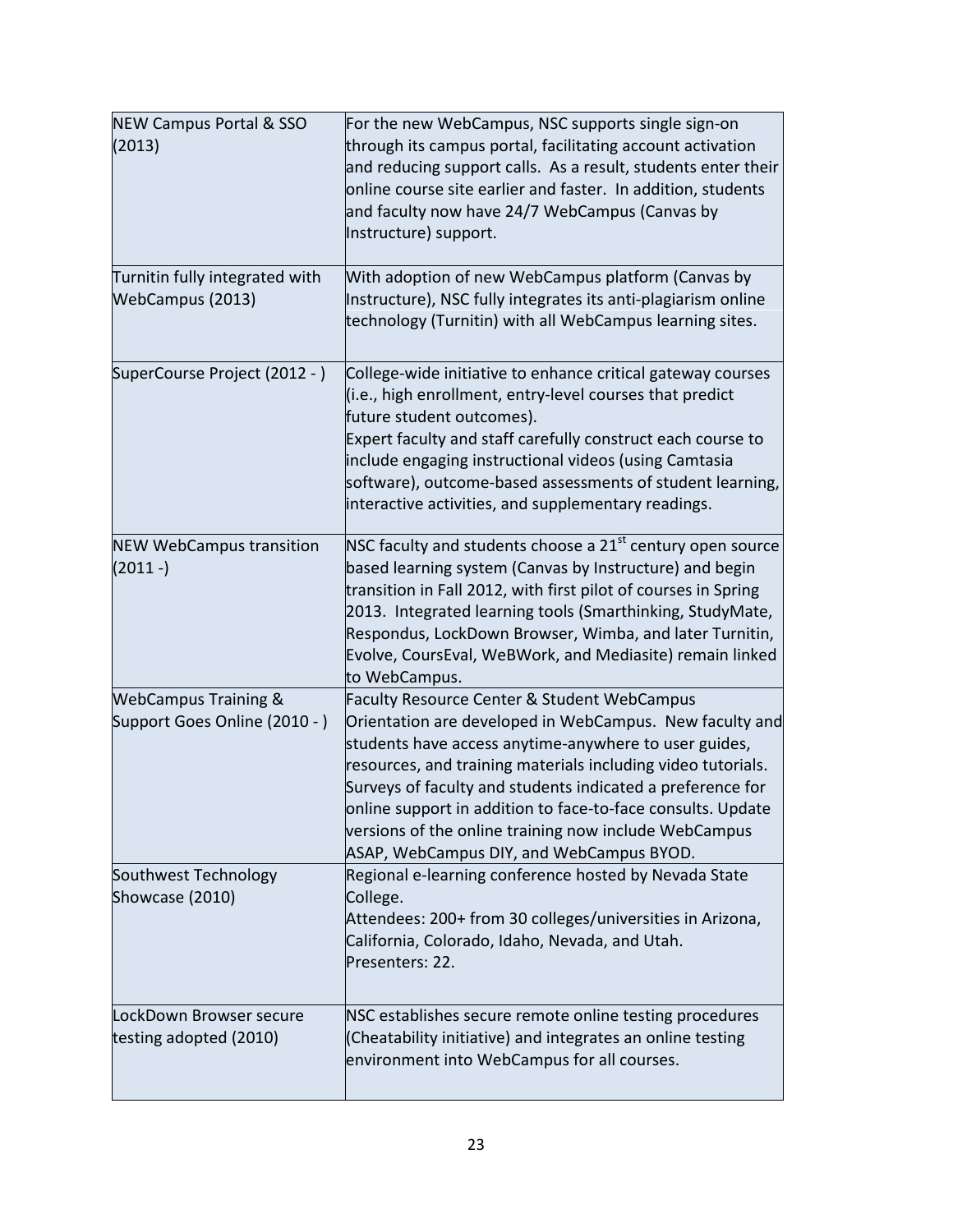| <b>Technology Fellows Institute</b><br>$(2009 - )$                   | Annual, 6-week professional development seminar in online<br>and emerging technologies. Won national award in 2010.                                                                                                                                                                                                              |
|----------------------------------------------------------------------|----------------------------------------------------------------------------------------------------------------------------------------------------------------------------------------------------------------------------------------------------------------------------------------------------------------------------------|
|                                                                      | Anti-plagiarism initiative (2009) NSC adopts SafeAssign and later Turnitin to identify<br>plagiarism issues and enhance anti-plagiarism instruction.                                                                                                                                                                             |
| <b>Standards for Online</b><br>Instruction (2009)                    | NSC faculty, student services staff, and OIT join together to<br>establish quality standards for online instruction.                                                                                                                                                                                                             |
| <b>Faculty Handbook for Online</b><br>Instruction (updated annually) | Annually updated handbook that provides guidance to full-<br>time faculty and part-time instructors about data-driven<br>best practices in online instruction.                                                                                                                                                                   |
| <b>School Course Templates</b><br>(2008)                             | NSC establishes consistent branding, content, navigation,<br>and resource links for online courses in each school and<br>program.                                                                                                                                                                                                |
| Smarthinking deployed to all<br>courses (2007)                       | NSC provides 24/7/365 online tutoring services for ALL<br>academic topics for ALL courses, on campus and online.                                                                                                                                                                                                                 |
| <b>WebCampus Student Portal</b><br>(2007)                            | NSC uses learning management system to provide an online<br>learning space (WebCampus) as the primary<br>communication and learning hub for all courses, student<br>groups, and student government for all students.<br>Developed in response to student request to have a<br>consistent, fixed online resource for all classes. |

Nevada State College, like the College of Southern Nevada, has transformed student services by moving in the following directions:

- 1. All courses (400-450 per term) whether on campus or online now have course sites in WebCampus (formerly Bb Vista, now Canvas by Instructure).
- 2. All student groups, organizations, including student government and clubs have group sites in WebCampus.
- 3. Student professional groups, such as the Pre-Nursing and Nursing Student Association, meet online through WebCampus.
- 4. All faculty and staff training in technologies are managed online through resource centers and/or semi-monthly workshops.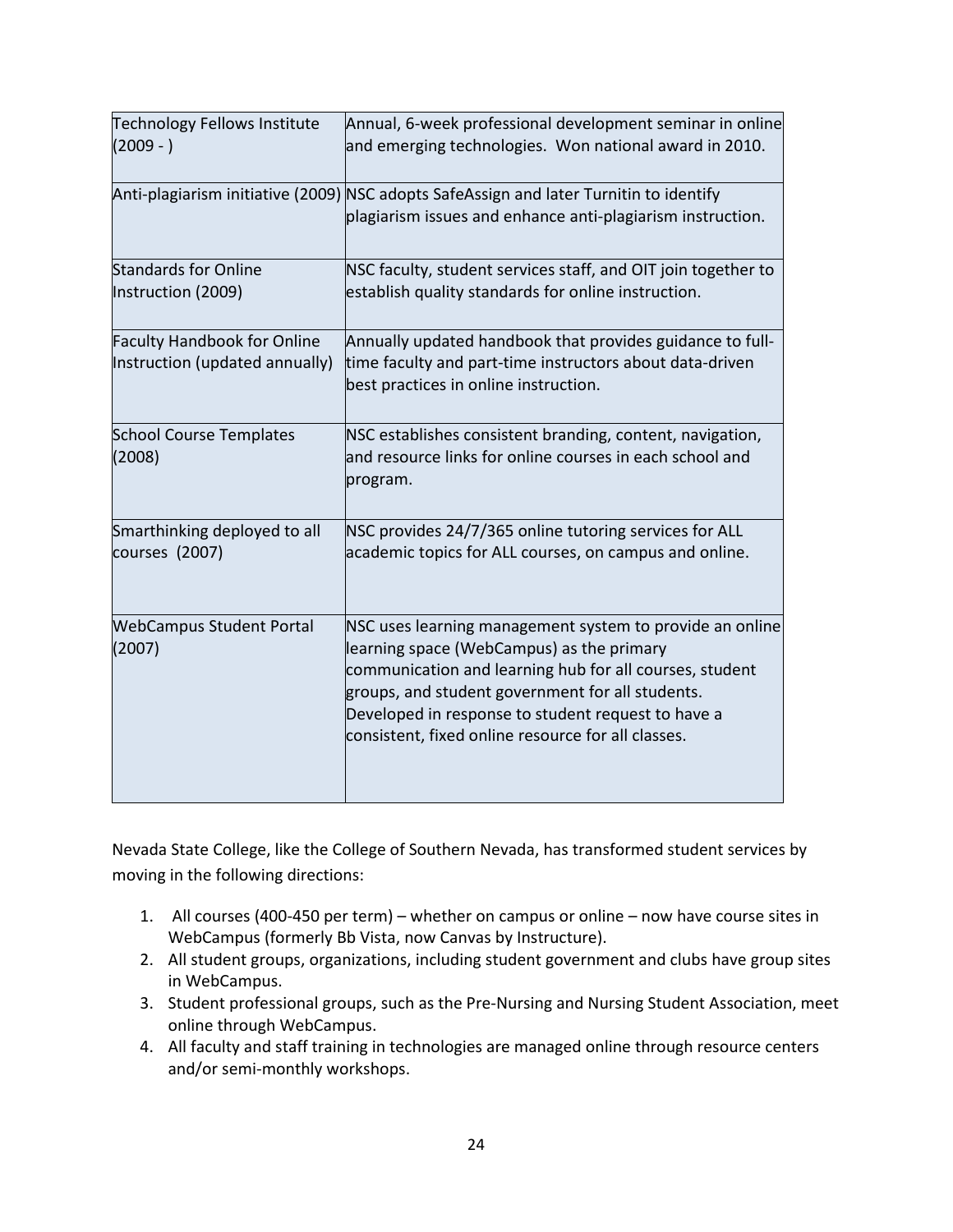Nevada State College is particularly proud to be a member of the Canvas Consortium, the Quality Matters Consortium, the Statewide Smarthinking contract, and wishes to pursue other collaborative initiatives regarding proctored testing and remote online proctoring services.

### **College of Southern Nevada**

The e-learning Office at the College of Southern Nevada supports all uses of the Learning Management System (LMS) including on campus and online courses. CSN is in the process of migrating from Angel to Canvas as its LMS. In the spring and summer of 2013, CSN is conducting a pilot in Canvas with both Communication and Education Departments taking part in the pilot. CSN currently has 1,014 full online sections for 368 courses in the spring 2013 semester. The college has a total of 2,368 active course shells in Angel and Canvas for the spring 2013 semester. CSN had additional 1,354 on campus courses using the LMS to support their courses electronically.

- 1. **Angel Online Tutorials for Faculty and Students** CSN has created tutorials that are located on the CSN Online Campus website and within the Angel resources that will provide step-by-step guides to functions in the Angel LMS. These tutorials were developed based around the top 5 issues for faculty and the top 5 issues for students so that CSN can better serve the needs of both faculty and students.
- 2. **Canvas Online Tutorials for Faculty and Students**  Canvas has developed their own online tutorials for both students and faculty. These tutorials can be found on the CSN Online Campus website and instead of Canvas. Additionally, all students are enrolled in a Course in Canvas titled CSN Student Training which includes helpful guides and tutorials for using Canvas.
- 3. **LMS Training** With the transition from Angel to Canvas, the Office of E-Learning is focusing its formal trainings on Canvas and the moving of content from Angel to Canvas. The Office of E-Learning has provided 51 training sessions and open Canvas Lab sessions in March and April of 2013. Canvas sessions will include: Canvas and Moving Content from Angel – Canvas Navigation, Content Creation and Sub Accounts (same functionally as Learning Object Repositories in Angel), Communication (beyond Discussions), Discussion Forums, Assessment, Grading and Gradebook, ePortfolio, and Open Labs for Canvas Q & A. Faculty needing assistance with Angel will meet one-on-one with Instructional Designers in the Office of E-Learning.
- 4. Students can earn their Associate of Applied Science Degree in Nursing completely online except for NURS 296 – Nursing Management and Preceptorship. This course must be completed in person.
- 5. **Smarthinking 24/7 Tutoring -** CSN is continuing our partnership with Smarthinking to offer free academic support to all CSN students. SMARTHINKING has the online tutoring, online writing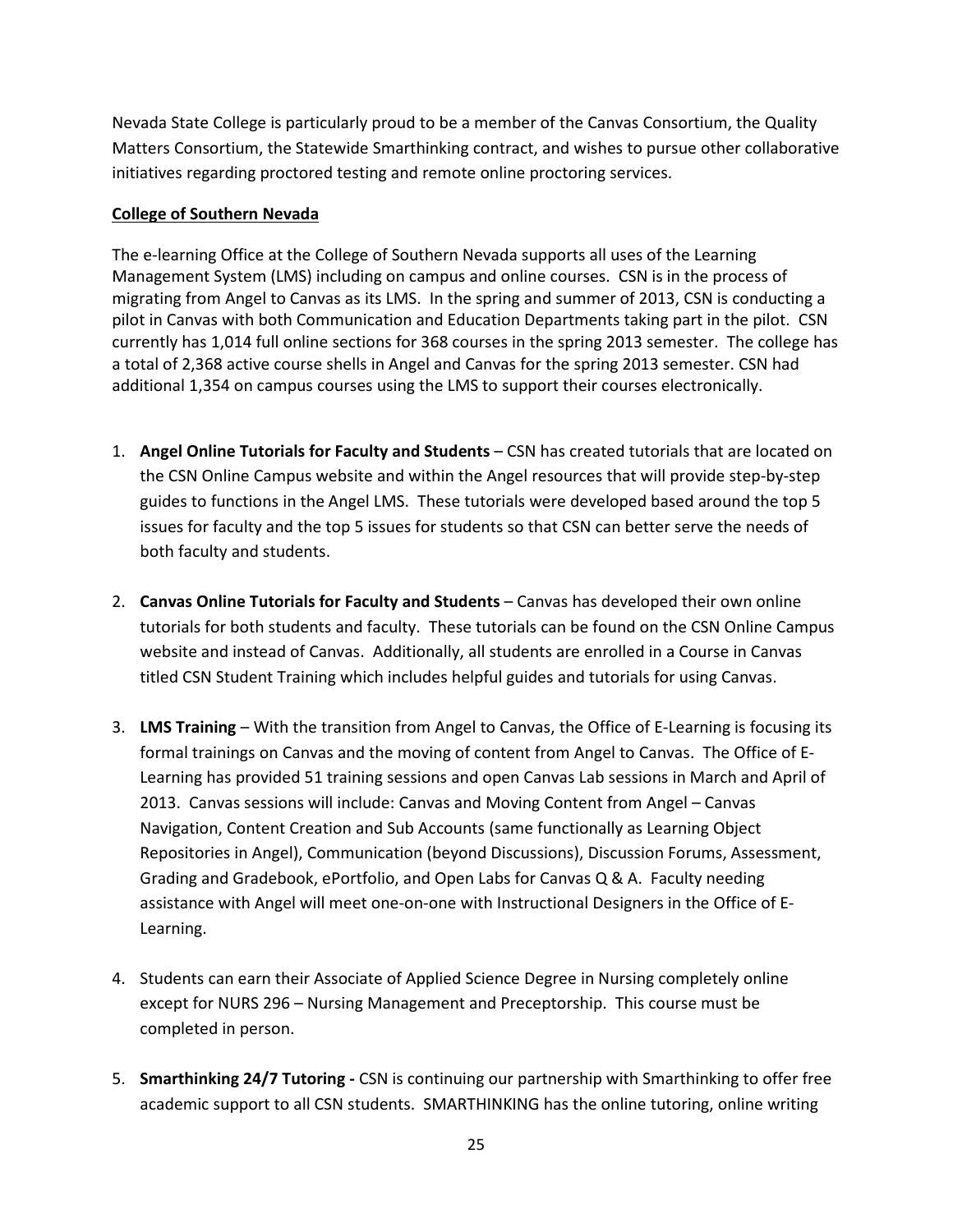services, and homework help services that help students succeed. Tutors are available up to 24 hours a day, 7 days a week in a variety of subjects.

- 6. **LMS FAQ** CSN has online support FAQ for instructors and students in the use of Angel and Canvas.
- 7. **LMS Support of Academics and Campus**  The CSN community heavily uses the LMS to support Academic and Campus initiatives. The following are examples of Academic and Campus initiatives using the LMS for support.
	- a) Curriculum Committee
	- b) Faculty Evaluation Committee
	- c) Communication Department Student Club
	- d) Department Textbooks Reviews
	- e) Department Part Time Faculty Mentoring
	- f) Department Full Time Faculty Forum
	- g) Department Professional Development
	- h) English Placement Exam
	- i) Math Placement Exam
	- j) International Student Orientation
	- k) Nursing Pinning Ceremony
	- l) Student Nursing Majors
	- m) Tutoring Services
	- n) Faculty Senate Elections
	- o) Department Chair Elections
	- p) Instructional Technology Committee
	- q) Writing Center
	- r) Student Government
	- s) Academic Integrity Seminar
	- t) Environmental Strategies Committee
	- 8. **Member of Statewide Quality Matters Consortium**  CSN is a member of the Nevada Statewide Quality Matters Consortium. The Office of e-learning has two Certified Master Course Reviewers who are also Instructional Designers.

### **Great Basin College**

### **Initiatives to Improve Online Student Retention at Great Basin College**

• Quality Matters WebCampus/Canvas Template: A WebCampus course template was designed and implemented embedding two-thirds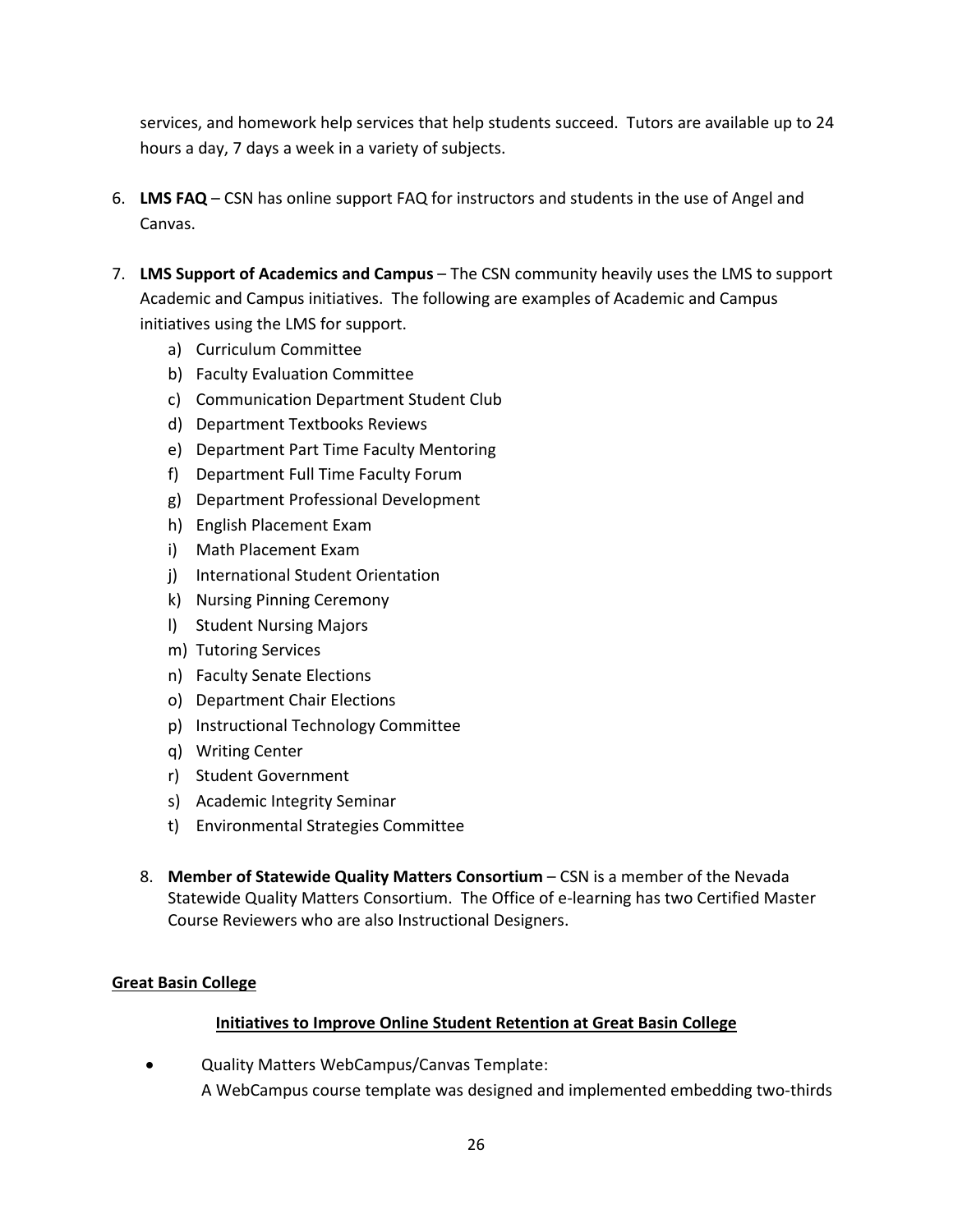of the Quality Matters standards. Quality Matters is a faculty-centered, peer review process based on national standards that are designed to certify the quality of online and blended courses. Faculty can choose to use this timesaving template as a starting point to develop new courses or add the elements to existing ones.

- Five New Flipped Lecture & Lecture Capture Classrooms: Growing research supports the use of Flipped Lecture pedagogy. In this model, faculty record high quality lecture video which students watch before the class meeting and the actual class-time (through Interactive Video or synchronous online connections) where the focus is now on specific problem areas, exercises, projects or discussion. The lecture is archived in WebCampus to enable students to review material they may not have understood the first time.
- Weekly WebCampus Tip of the Week videos: "Just in time" WebCampus instructional video are developed and sent out weekly to faculty encouraging research proven pedagogical and technological techniques to help improve students' learning and success in the new WebCampus platform.
	- Continuous assessment data collection: 535 students completed the *Tell Us Your Distance Education Story* survey. Data was analyzed for response trends and shared with the e-Learning consultants. Ideas for future faculty training and restricting of content were derived from this data.
- Online Orientation:

All students new to WebCampus are placed in an online orientation course 10 days before the semester begins. The initial Spring/Summer 2012 project was successful with over 65% of students entering and completing much, if not all, of the orientation. Fall/Spring 2013 students were also placed into orientation courses. Data on retention and grades of this group versus student not participating in an online orientation will be forth coming.

### **Initiatives to support Academics in WebCampus:**

• Library Synchronous Online Workshops & Tutoring sessions: GBC's library regularly offers library database workshops and tutoring sessions through our online synchronous interaction tools. Students from the computer at their home or workplace can learn how to use online database resources by interacting real-time with librarians.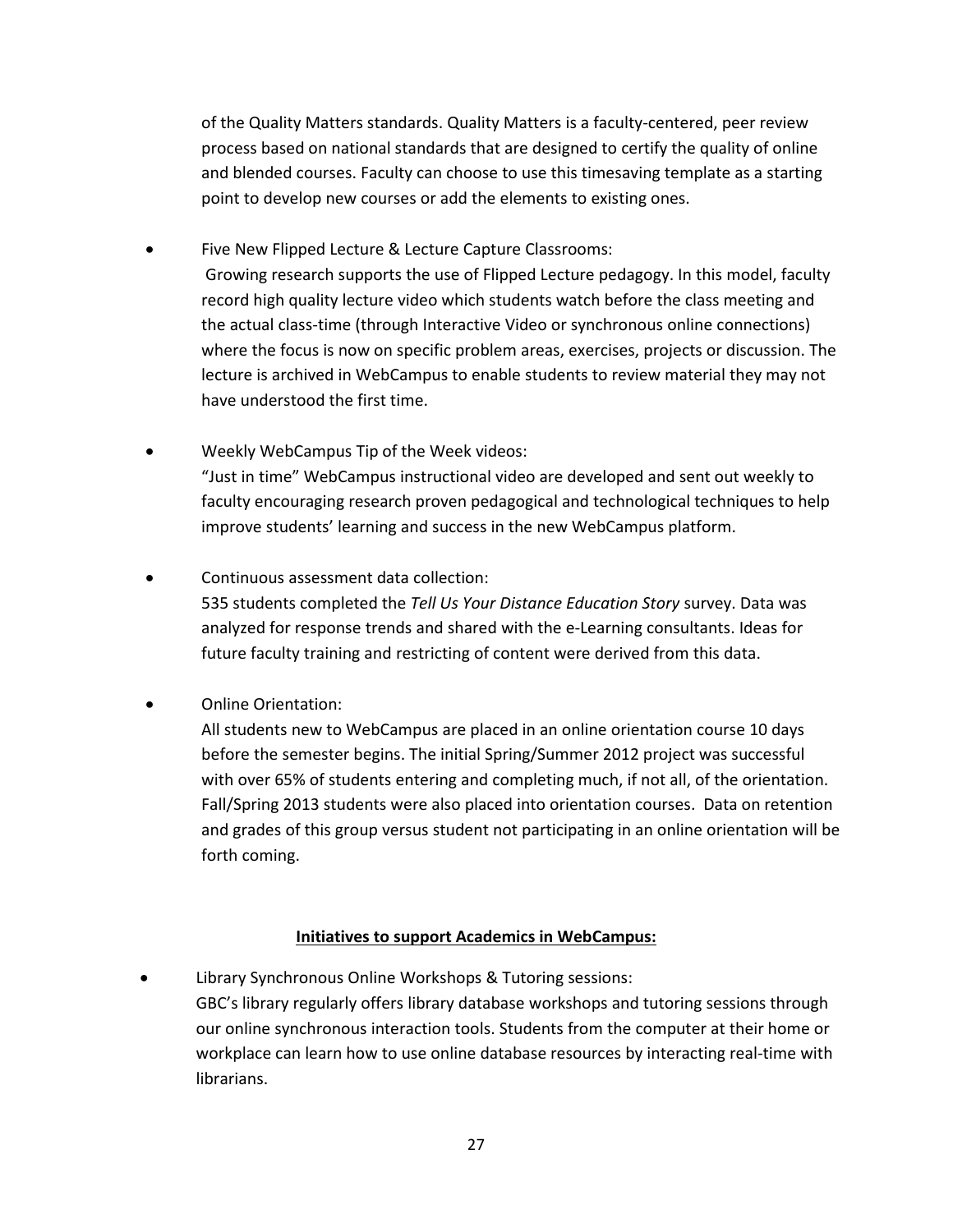- WebCampus Supports Online Voting for Student Government Association: To better involve online students in GBC's student government, Spring 2013 Student Government Elections will be held in WebCampus.
- Academic Success Center & Tutor Training: WebCampus supports the Academic Success Center by providing WebCampus course for tutor training and exchange of support materials. GBC provides online tutoring both asynchronously and synchronously for math, English, science and foreign languages.
- Student Placement Preparation Courses: ACCUPLACER- Students who take the ACCUPLACER English and mathematics courses can first enroll in a preparation course to refresh their skills and knowledge before taking ACCUPLACER exams. This results in more accurate course placement. MINE TECHNICAL TRAINING- Students going into mine technical training are given a skills and knowledge test in a wide variety of areas through WebCampus. The test scores are then used to place students appropriately in coursework and also used as a measure of assessment.
- Adjunct Faculty Orientation: All adjunct instructors are placed in an online interactive Adjunct Faculty Orientation course in WebCampus. This course provides adjuncts with the most up-to-date policies and procedures, course planning tools and safety and security information.
- Student Nursing Organization: GBC's Student Nursing Organization communicates and shares information in WebCampus about the organizations events. The Organization provides peer support, a nursing community, and has done a variety of fund raising events, and organized health related fairs and speakers.

### **Initiatives to Support Community Development**

• Nursing Preceptor Course: The nursing preceptor course places practicing mentors of GBC nursing students in a WebCampus area to create dialog, share best mentoring practices, and the newest information on nursing skills and knowledge.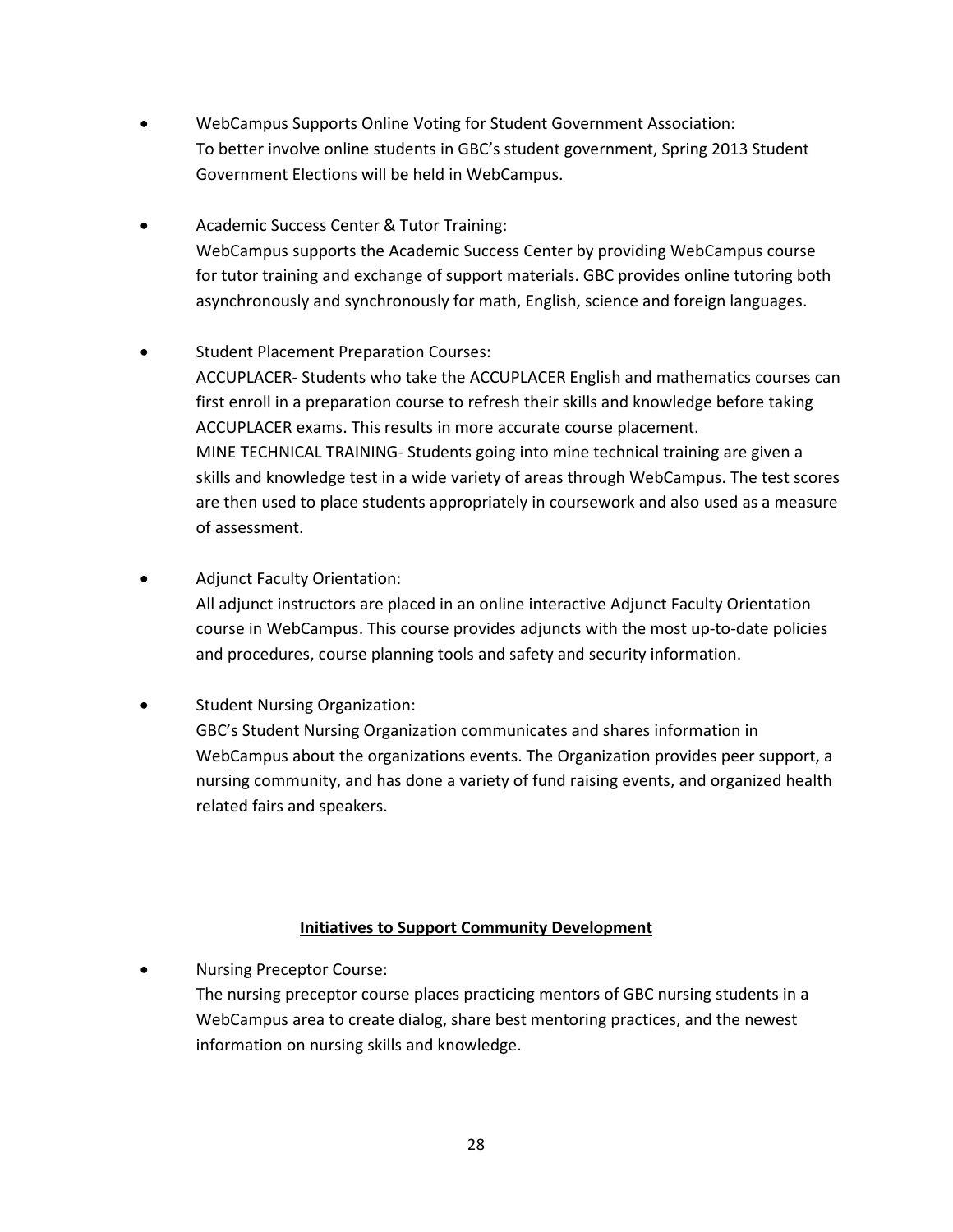- Nevada Police Officer Certification testing: Great Basin College provides Nevada Police Officer Certification testing for POST graduates in rural Nevada through WebCampus testing.
- Community Service Courses: Many community service courses utilize WebCampus to enhance instruction and student access.

### **Truckee Meadows Community College**

The TMCC WebCollege has been engaged in several projects designed to improve the overall quality, consistency, retention, and assessment of online classes. Specific projects include

- Community College Consortium for Open Education Resources (CCCOER) TMCC is a member of this national collaboration which exists to coordinate the development and implementation of open materials for use in the classroom in support of providing low – or no-cost materials for students.
- Quality Matters National Rubric (QM) TMCC has subscribed as a member of Quality Matters; the QM Rubric is recognized nationally as the standard for online course design. TMCC has also supported efforts to create a statewide QM consortium of NSHE institutions and has also identified QM benchmarks as part of the TMCC strategic plan.
- Instructure Canvas Learning Management System (Canvas LMS) TMCC recently conducted a review of LMS options and made the decision to move to a new platform. That migration was successfully completed effective with the 2013 Spring term. The new LMS was adopted based on its support of various social media and emerging technologies as well as its sophistication ease of use. TMCC has been working with other NSHE institutions and selected school districts to create an Instructure Canvas consortium to promote greater K-16 interaction and collaboration
- Improved Retention/Completion projects TMCC has been exploring various strategies for improving new student and continuing student retention and completion in online classes. A variety of solutions have been reviewed and overall retention has improved for online classes. Solutions are now in place to more effectively identify and prepare new online students, and various methods of improved communication have also been adopted.
- FastTrack Online Degree program TMCC has just completed a two-year grant to develop and launch a fasttrack online degree program. Major accomplishments include: improved course design and quality, creation of degree programs in business and criminal justice (AAS) with an articulation agreement and partnership with NSC for a seamless 2+2 to complete a BAS in management. Student retention has to date been greater than ninety percent.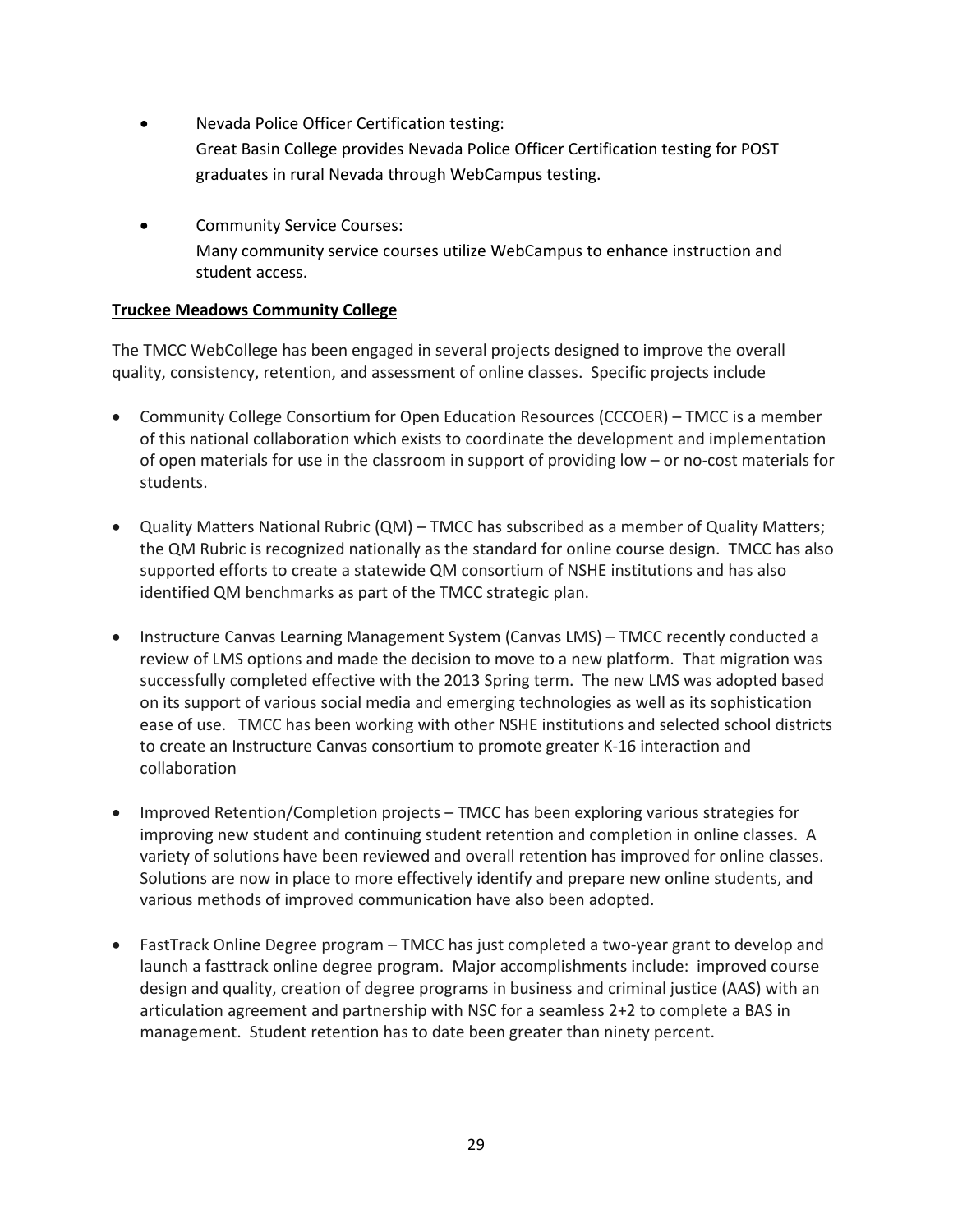### Western Nevada College

**Quality Matters** – We have Quality Matters reviewed 13 of our core online courses and 11 have met the standard. We currently have 15 courses in the process of being Quality Matters reviewed and plan to have or core courses meet the QM standard by the end of the 2013 / 2014 academic year.

**Quality Matters Training** – We have 32 full and part time faculty who have completed the Applying The Quality Matters Rubric Training Course. We also have 7 certified Quality Matters reviewers and 2 master reviewers.

**Canvas Migration** – WNC has joined the statewide Canvas consortium and will be complete our migration to Canvas by beginning of the Fall 2013 semester.

**Canvas Training** – Our Distance Education Policy requires that online faculty complete our mandatory Canvas Online Training Course. We have had 70 full time and part time faculty complete this training.

**Canvas Student Orientation** - All online students will have access to our Canvas Student Orientation.

**Mediasite Lecture Capture** – WNC and constructed 4 Mediasite Lecture Capture Rooms, with 2 rooms on Carson City campus and 1 room on each the Fallon and Douglas Campuses. We have five HyFlex courses scheduled for fall 2013. Students will be able to attend completely online, face-toface or can flex between the modes.

**Mediasite Lecture Capture Training** – All faculty will be required to complete our Online Lecture Capture training before they will be allowed to teach using lecture capture.

**Smarthinking 24/7 Tutoring** – We have joined the statewide Smarthinking consortium and starting Fall 2013 will have online tutoring for our online students.

**Canvas Support** – We have contracted with Canvas for 24/7 support for our students and faculty.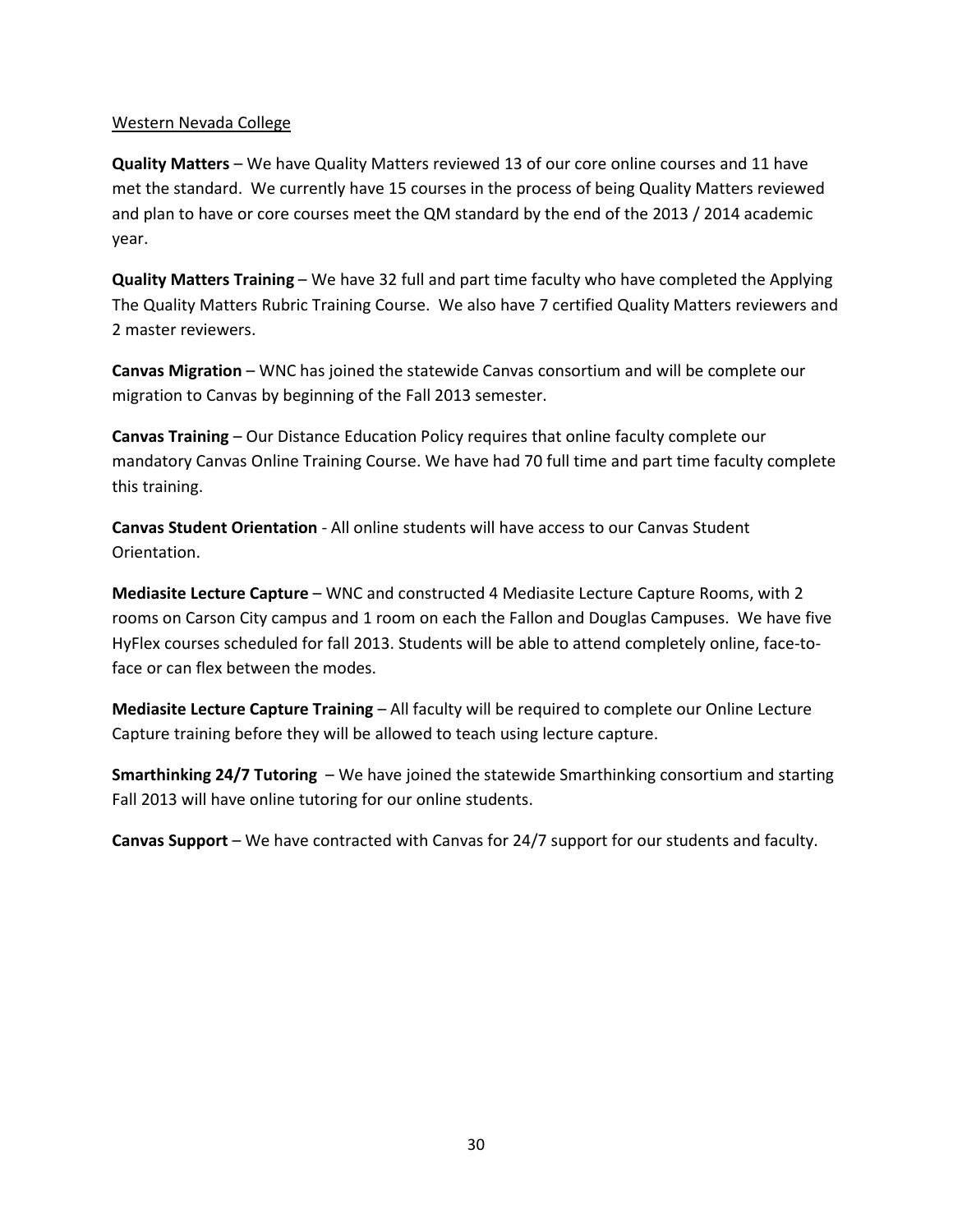# **References**

Calvert, Jocelyn. (2005). Distance education at the crossroads. *Distance Education*. 26(2), pp. 227- 238.

Hiltz, S. and Turoff, M. (2005). The evolution of online learning and the revolution in higher education. *Communication of the ACM.* 48(10) 59-64.

Saba, Farhad. (August, 2005). Critical issues in distance education: a report from the United States. *Distance Education*.26(2), 255-272.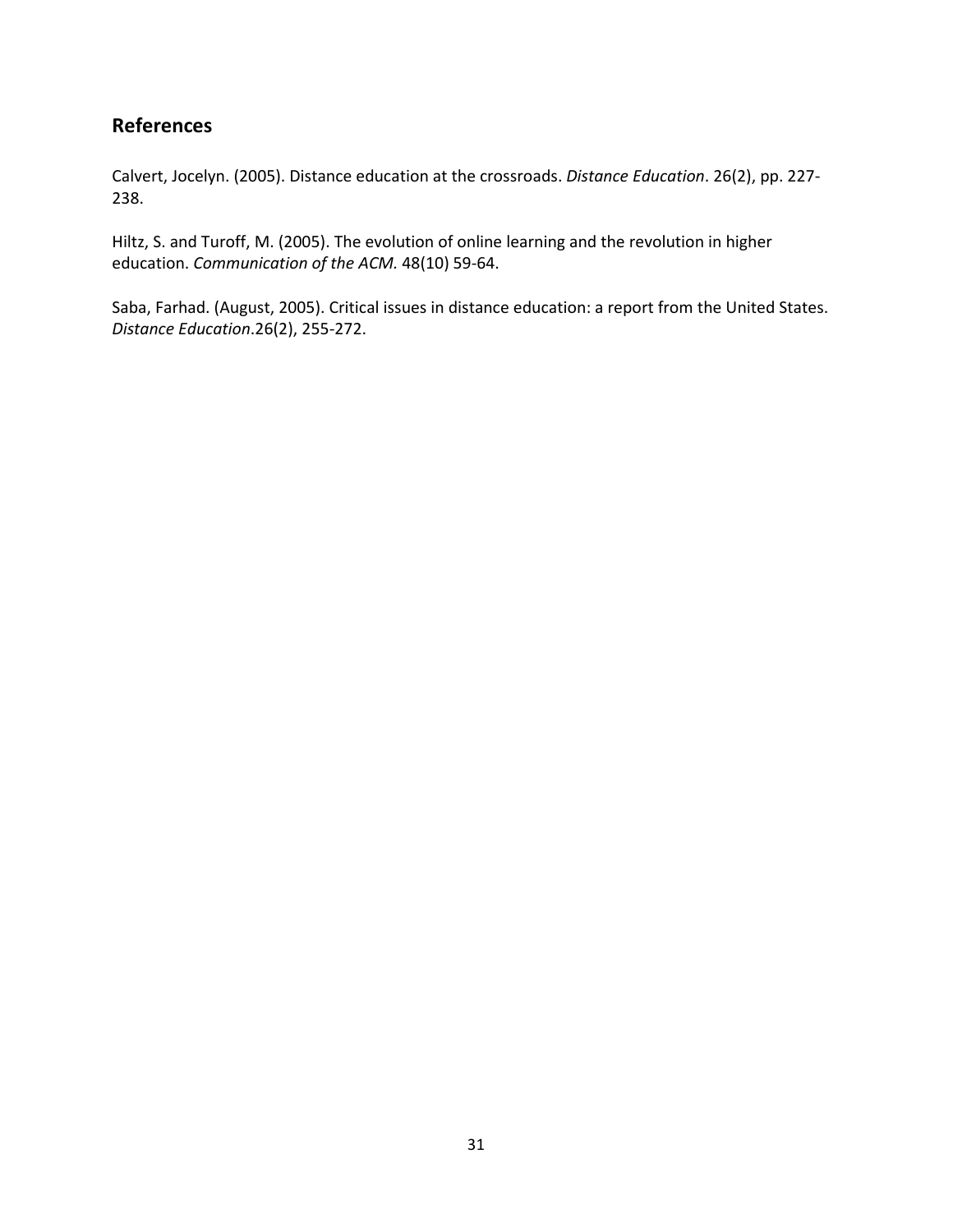# **Appendix**

Board of Regents' *Handbook* Title 4, Chapter 14 Section 11.

### **Section 11. Distance Education**

The term "distance education" means a formal educational process in which the majority of the instruction occurs when the student and instructor are separated by geographic distance or time. Instruction may be synchronous or asynchronous. Distance education may employ correspondence study, audio, video, or other electronically mediated technologies.

NSHE credit and noncredit courses may be offered through the use of distance education technologies. The following guidelines shall be used to assure academic quality for distance education courses offered for academic credit applicable toward a certificate or degree:

- 1. In accordance with the appropriate standards for institutional accreditation, the quality of distance education courses must be equal to or exceed that of on-campus courses. Distance education courses are subject to all applicable institutional policies and procedures to ensure quality.
- 2. Faculty members assigned to distance education courses may be provided with incentives, as deemed appropriate by the institution.
- 3. Each NSHE institution will be expected to provide appropriate instructional support to ensure quality of its distance education course offerings.
- 4. Each distance education course shall promote and exhibit current best practices and procedures for distance learning. This involves pedagogy, design, and delivery, including but not limited to adequate provisions for instructor training, instructor-student communication, assessment, and equivalent access to all appropriate student services that are available to on-campus students, including such services as academic advising, counseling, library and other learning resources, tutoring services, and financial aid.
- 5. Each distance education course must provide the opportunity for timely interaction between the student and the instructor**,** or a member of the instructional team responsible for the course**,** regarding the student's progress. This may include (1) an orientation session or sessions at the beginning of the course; (2) periodically scheduled guidance or tutoring sessions during the semester either on an individual basis or in a group setting; and (3) provision for access by the student for advice or consultation with the faculty member. These interactions may occur either as traditional face-to-face sessions or may be assisted through technology.
- 6. Distance education materials produced outside or within the institution must be evaluated and selected in accordance with standard instructional procedures for course development and instruction.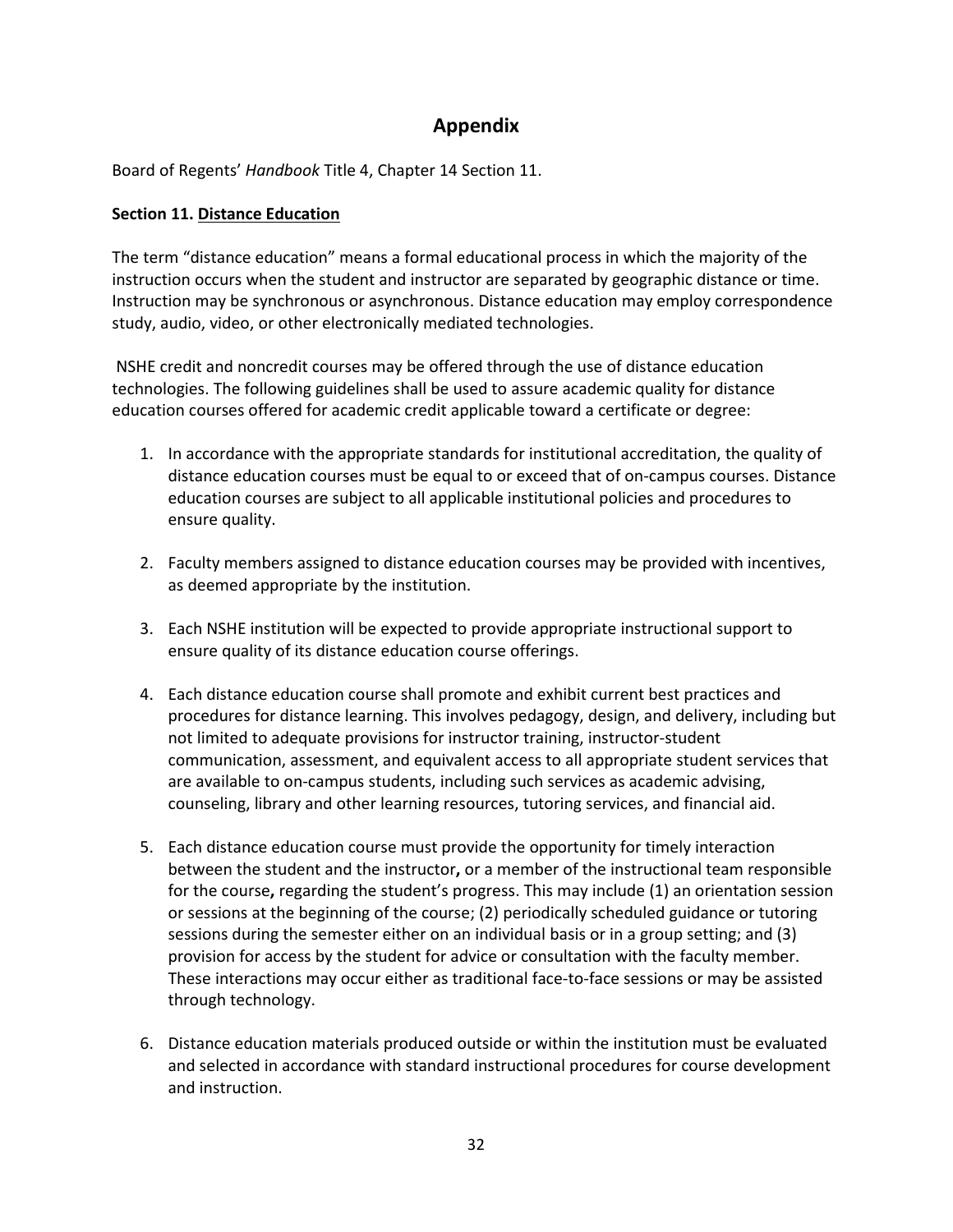### 7. Campus Service Areas:

Geographic service areas are appropriate for interactive video when designating the institution with responsibility for 1.) Establishing and maintaining interactive video sites in an area and 2.) Coordinating the receipt of programs using interactive video with offering institutions. Geographic service areas do not apply to web-based instruction. If an agreement is entered into by two or more NSHE institutions for delivery into the host institution's campus service area, these restrictions do not apply.

College of Southern Nevada: Clark, Lincoln, and Esmeralda counties. CSN and GBC serve Nye County.

Great Basin College: Elko, Eureka, Humboldt, Lander and White Pine counties. CSN and GBC serve Nye County.

Truckee Meadows Community College: The greater urban area of Reno-Sparks, and Incline Village.

Western Nevada College: Storey, Carson City, Douglas, Lyon, Churchill, Pershing and Mineral counties and the rural areas of Washoe County, with the exception of Incline Village.

Nevada State College, Henderson: The southern portion of the state including Clark and Lincoln counties. UNLV, NSCH and UNR serve Esmeralda, Nye and White Pine counties. Within Nye and White Pine counties, UNLV, NSCH, and UNR serve Tonopah and Ely, with NSCH and UNLV serving all parts south of a line joining the two cities.

University of Nevada, Las Vegas: The southern portion of the state including Clark and Lincoln counties. UNLV, NSCH and UNR serve Esmeralda, Nye and White Pine counties. Within Nye and White Pine counties, UNLV, NSCH, and UNR serve Tonopah and Ely, with UNLV and NSCH serving all parts south of a line joining the two cities.

University of Nevada, Reno: The northern portion of the state including Washoe, Douglas, Carson City, Storey, Lyon, Humboldt, Pershing, Churchill, Mineral, Elko, Lander, Eureka. UNLV, NSCH and UNR serve Esmeralda, Nye and White Pine counties. Within Nye and White Pine counties, UNLV, NSCH, and UNR serve Tonopah and Ely, with UNR serving all parts north of a line joining the two cities.

- 8. The institution offering a distance education course will receive the student FTE's enrolled in the course. If the course incurs costs to partner institutions *(e.g., marketing, registration, technology support)*, a "sharing protocol" should be completed prior to the course being offered to identify costs that must be reimbursed among parties.
- 9. Each campus will establish a protocol for determining costs or services to be paid by each partner when courses or programs are shared among institutions. The protocol will include, but not be limited to, sharing of special student fees, payment of facilitators and other services, responsibilities for marketing the course and recruiting students, advising, and